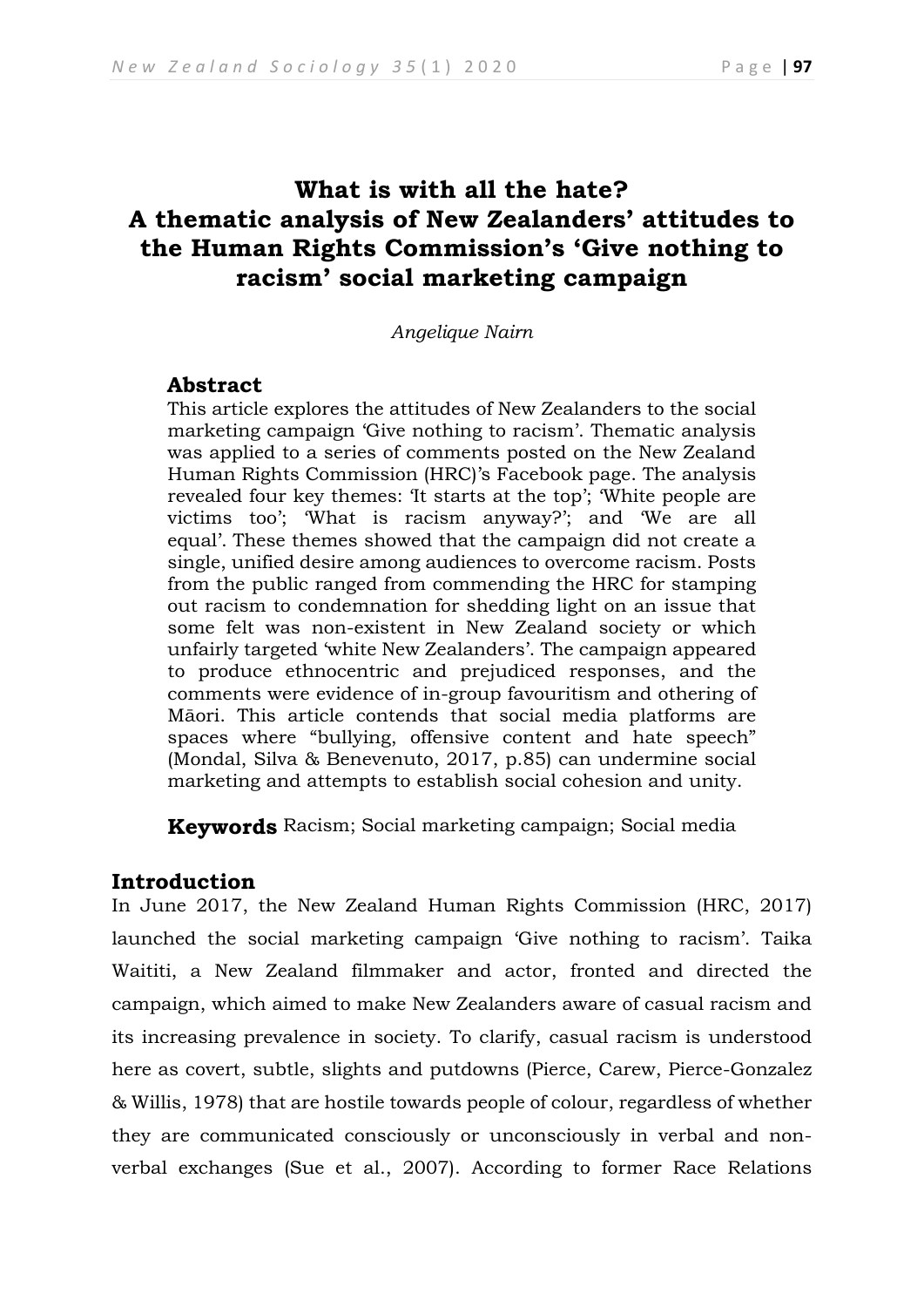Commissioner Dame Susan Devoy, one-third of the complaints the HRC receives are about racism. The HRC was particularly concerned about the "quiet, personal places where racism and prejudice is nurtured" (HRC, 2017, n.p). Joining the HRC and Waititi in their attempts to highlight that racist jokes were not funny were a number of New Zealand celebrities, including Steven Adams, Sam Neill, Rhys Darby, Lucy Lawless, Sonny Bill Williams, Hayley Holt and Karl Urban. In each of the 24 videos produced for the campaign, a celebrity is seen laughing before abruptly stopping and becoming serious. The purpose of this article is to explore the attitudes of New Zealanders to this social marketing campaign and—more specifically—those of Māori, who are regular targets of racism within New Zealand society (Pack, Tuffin & Lyon, 2016a, 2016b, 2016c).

To offer some context, Māori are the indigenous people of New Zealand (Barber, 1999). During the nineteenth century, British colonists began arriving in New Zealand, where they began settling the land. Māori referred to these non-Māori people as Pākehā and the term has endured, now encompassing New Zealand-born Europeans and others who have migrated to New Zealand. During the process of colonising New Zealand, the British entered into an agreement designed to ensure the partnership of both parties, the protection of Māori and their culture, and equal citizenship, which saw the signing of the Treaty of Waitangi in 1840 (Pack et al., 2016c). Regardless of whether the arrangements of the Treaty were misunderstood or the British sought to deceive the Māori (Seuffert, 1998), the Treaty led to the subjugation of Māori rights, loss of land and the marginalisation of their culture, language and customs (Pack et al., 2016b, 2016c). It was not until the 1975 Treaty of Waitangi Act that reparations were implemented to offset the negative impacts of colonisation on Māori people. The Act established the Waitangi Tribunal, a commission of inquiry to hear claims brought by Māori relating to Crown actions which breach the Treaty, and led to the recognition of New Zealand as a bicultural nation and Māori as equal Treaty partners (Houkamau, Stronger & Sibley, 2017).

However, even in this postcolonial society where efforts have been made to elevate the status of Māori to partners with the Crown, the effects of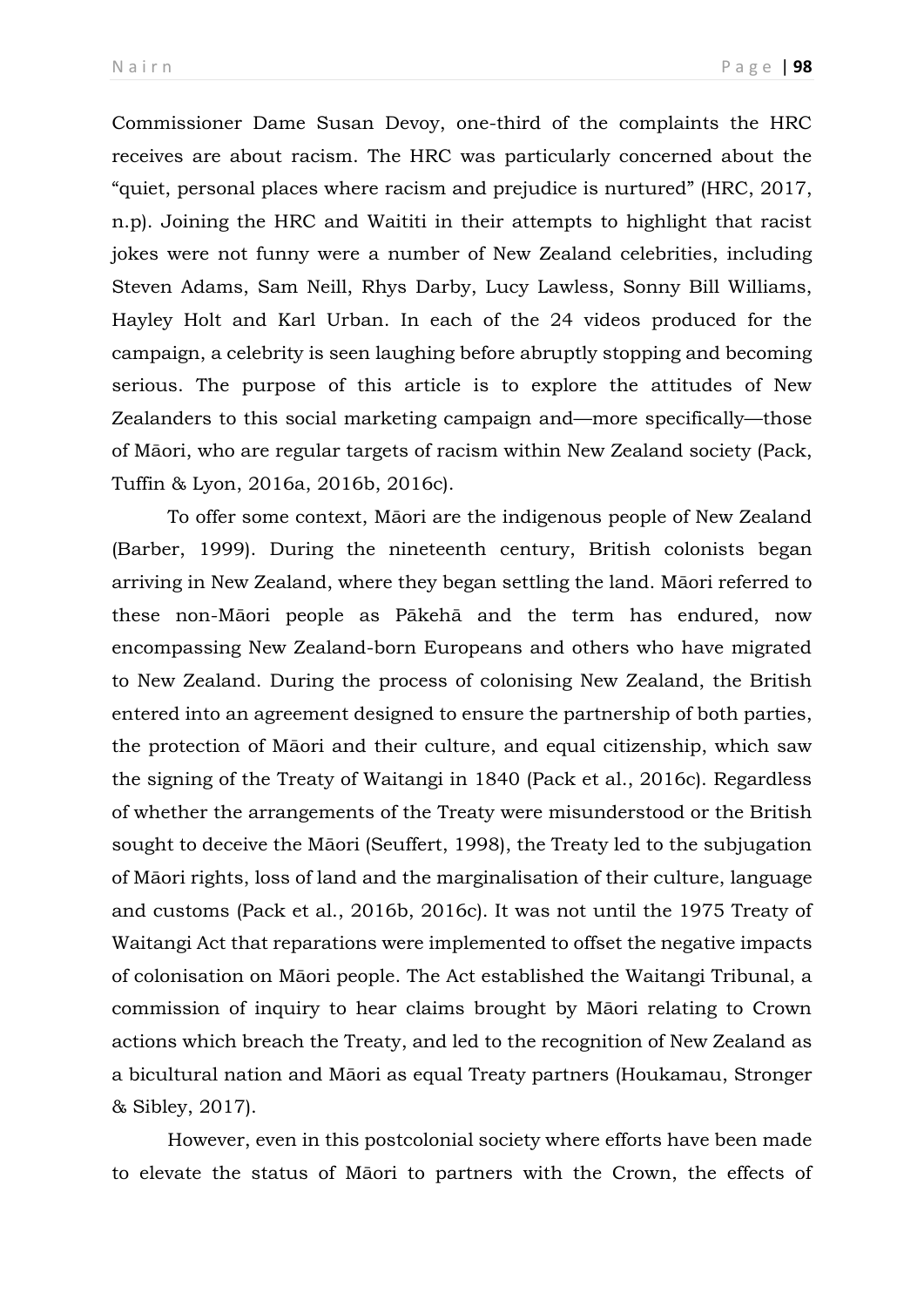colonisation remain. Māori are disadvantaged in health, housing, education and socioeconomic status. For example, research has found that Māori are twice as likely to be found guilty of similar crimes to their Pākehā counterparts (Pack, Tuffin & Lyons, 2015) and suicide rates among young Māori are 2.5 times higher than among young Pākehā (Pack et al., 2015). According to the Police Commission, the former statistic is a product of unconscious racial bias (TeAoMāori News, 2017). The latter statistic has been attributed, in part, to the racism experienced by Māori, particularly as many New Zealanders continue to deny the endemic racism within society and have grown accustomed to the white superiority ideologies that underpinned the nation's development and evolution (Pack et al., 2015). Although New Zealand has sought to establish an identity that emphasises values such as democracy, egalitarianism and the perception of 'one people', such discourses appear to hide covert, subtle racism and asymmetrical power relationships (Kirkwood, Liu & Weatherall, 2005; Pack et al., 2016a). Amongst the intentions of this research is to consider how a social marketing campaign designed to overcome casual racism within New Zealand was responded to by those exposed to the videos on the HRC's Facebook page. To address the overarching research purpose, thematic analysis (Braun & Clarke, 2006) was applied to a series of comments posted on the HRC's Facebook page underneath the 'Give nothing to racism' videos.

## **Literature review**

The 'Give nothing to racism' campaign was formulated in response to the perception that racism and discrimination are commonplace occurrences within New Zealand society and "contribute to and exacerbate enduring social and economic ethnic inequalities in New Zealand" (Houkamau et al., 2017, p.73). 'Race' is considered a biological category for dividing people. Despite race being used to segment people according to phenotype, modern genetics has found no scientific evidence for the existence of distinct 'races'. Stephan and Stephan (2000) argue that human populations are mixed with very little evidence to suggest the existence of 'pure' races.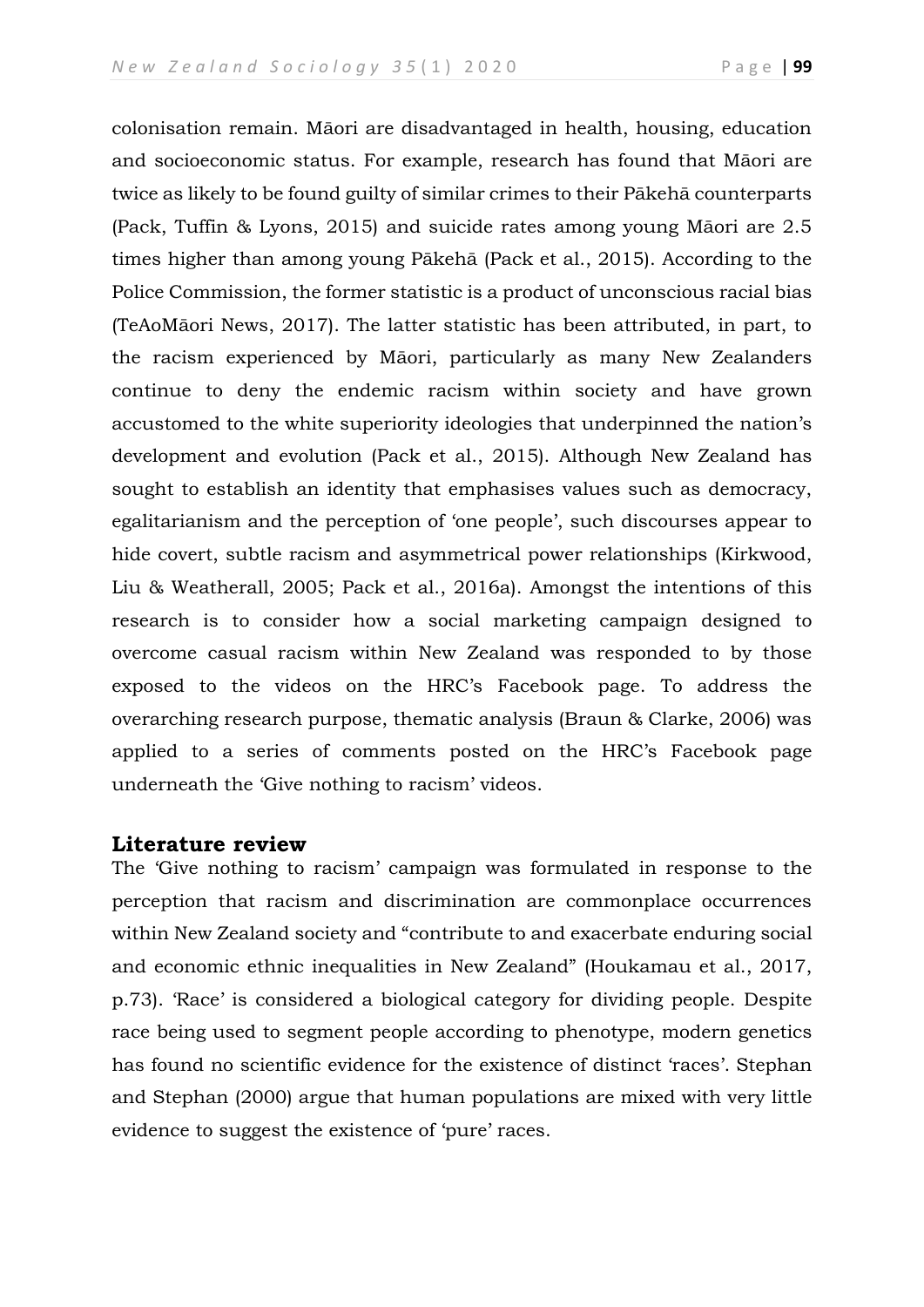Race continues to be regarded as an ontological category because, although not biologically supported, race has become a social construct. Knowledge about what constitutes a race is collaboratively produced within communities (Marecek, Crawford & Popp, 2005) and the dominant view that is maintained is that the personalities of groups are dependent on hereditary characteristics. Collectives maintain this view of racial groups by transmitting understandings of race in language. As Marecek et al. (2005, p.196) attest, language offers a representation of reality but "not a direct replica of it." However, language can reinforce what the majority consider normal and who they consider 'others', creating double standards that ensure the maintenance of the status quo. Race becomes "the centrepiece of a hierarchical system that produces differences" (Hall, 2017, p.33) that treat some social categories as inferior.

According to Anderson and Taylor (2013, p.278), racism is "the perception and treatment of a racial or ethnic group [or person] as intellectually, socially or culturally inferior to one's group." By engaging in racism, people can benefit from political, social and economic inequalities. Fleras (2016) asserts that these inequalities are observed and projected in three types of racism: overt and blatantly malicious comments towards people of colour; systematic and institutionalised racism that subtly perpetuates white privilege by disadvantaging groups within society; and microaggressions that permeate everyday interpersonal interactions.

Overt racism includes direct and deliberate communications that dominate, exploit (Fleras, 2016) and are hostile towards people of colour (Salter, Adams & Perez, 2018). As Lentin (2016, p.35) argues, these acts of blatant racism are often misleadingly considered "frozen … in historical time" and not prevalent in contemporary, postracial society. For example, fascist Germany, apartheid South Africa (Lentin, 2016) and the colonisation of New Zealand (Jackson, 2017) are considered evidence that overt racism explains the regimes of the past as opposed to the situations experienced by coloured people today (Lentin, 2016; Sue, 2015). Those that engage in overt racism are judged as exceptions to the rule, acting out their individual bias. However, as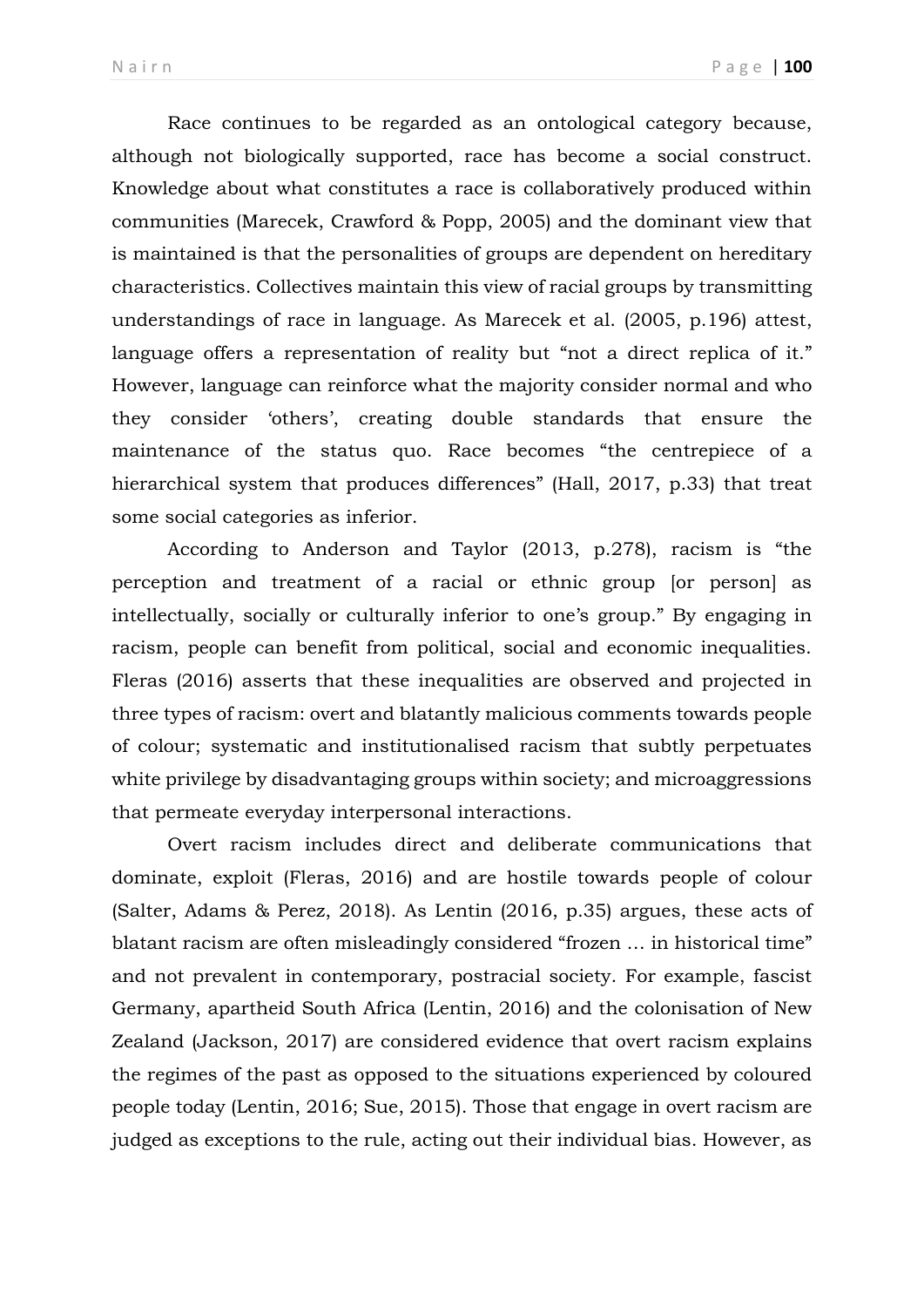Jackson (2017) and Salter et al. (2018) argue, attributing racism to individuals obscures the systematic and institutional racism in society.

Systematic and institutional racism is "embedded in social practices and social structures" (Doane 2017, p.977). Much like overt racism, these forms of racism centre on ensuring the superiority of white people. For example, institutional racism refers to "the structures, policies, practices, and norms resulting in differential access to the goods, services, and opportunities of society by race" (Jones, 2002, p.10). By depriving people of colour access to resources, institutional racism makes it difficult for these often marginalised groups to challenge the supremacy of white people and prevents people from unlearning racist attitudes of the past (Lentin, 2016).

The focus of the HRC's 2017 campaign was everyday racism or, as Sue (2013) describes it, racial microaggressions. According to Pierce et al. (1978, p.66), racial microaggressions are "subtle, stunning, often automatic, and non-verbal exchanges which are 'put downs." These messages "communicate hostile, derogatory, or negative racial slurs and insults" (Sue et al., 2007, p.273) and are separated into three different forms: microassaults; microinsults; and microinvalidations. Microassaults are explicit verbal or non-verbal attacks on an individual that hurt the person and make them feel inferior. Those engaged in their use resort to microassaults when they lose control or there is perceived support for their racist views. Microinsults occur when a person is rude or insensitive when referring to another's racial background or ethnic identity. Finally, microinvalidations are when communications "exclude, negate, or nullify the psychological thoughts, feelings, or experiential reality of a person of color" (Sue et al., 2007, p.274).

Regardless of form, microaggressions can be confused, dismissed or considered innocuous by those using them because they can be communicated unconsciously and unintentionally (Fleras, 2016; Robinson-Wood et al., 2015; Sue, 2013; Tao, Owen & Drinane, 2017; Torres-Harding & Turner, 2015). Tao et al. (2017) determined that those on the receiving end of racial microaggressions often granted individuals the benefit of the doubt because intent could not be readily discerned. Additionally, Fleras (2016) argues that not all microaggressions are confronted by those receiving them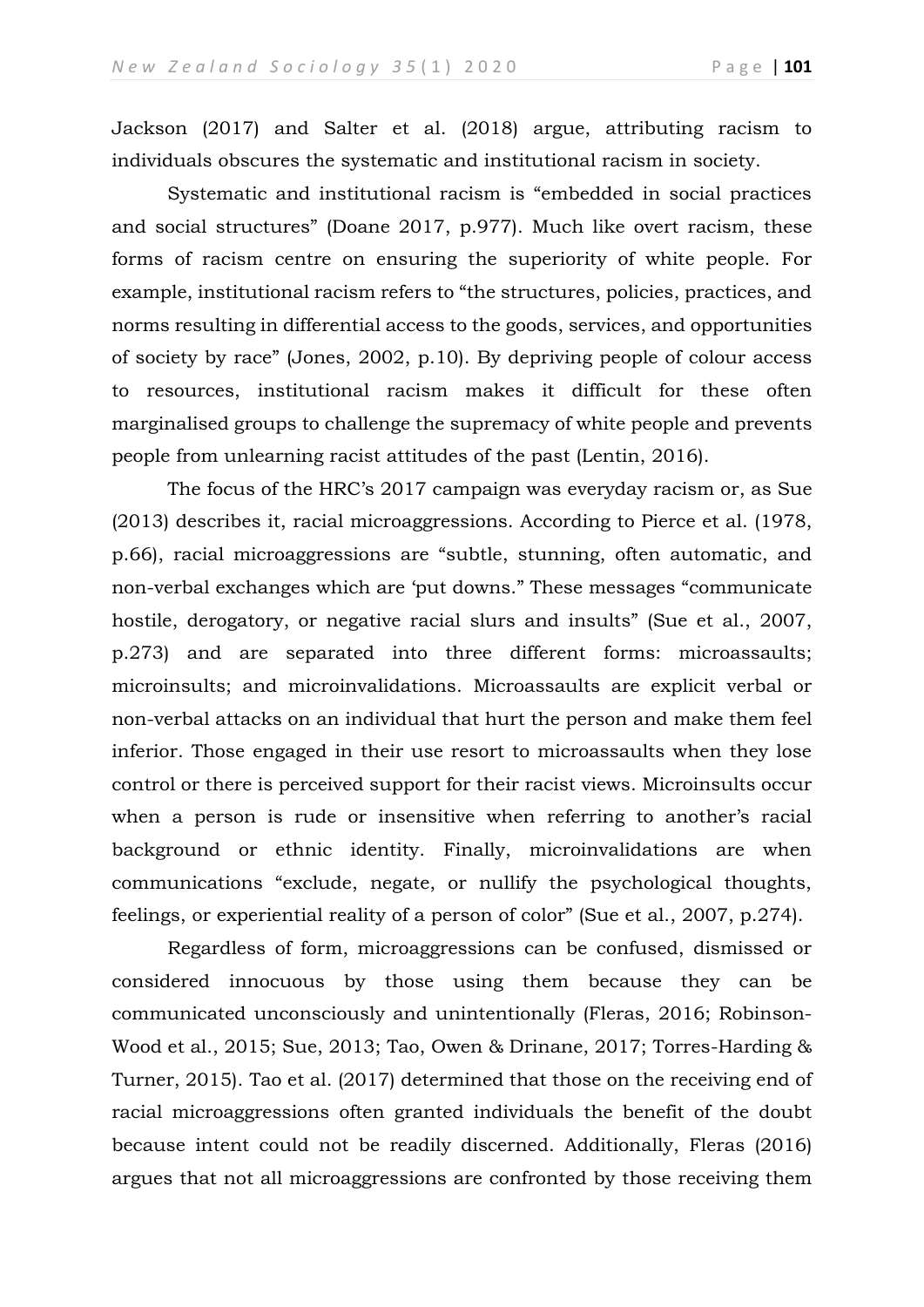because of apprehensions and the likelihood of being accused of 'playing the race card', being politically correct, acting like victims or being overly sensitive. Therefore, receivers may excuse discriminatory microaggressions, despite their cumulative effect being considered more severe than overt racism (Torres-Harding & Turner, 2015). Such effects can include distress and racial trauma (Comas-Díaz, Hall & Neville, 2019), "anxiety, depression, perceived stress, anger, frustration" and "exclusion, powerlessness, and shame" (Torres-Harding & Turner, 2015, p.468). As Robinson-Wood et al. (2015) argue, racial microaggressions are traumatic, pervasive and produce psychological and physiological implications.

According to Sue (2013), although white people may fear accusations of racism, they all hold an internalised prejudice which manifests in microaggressions. People in society have been culturally conditioned to automatically react in prejudiced ways to maintain an invisible bias that reinforces asymmetrical power relationships between white people and people of colour (Sue et al., 2007). For example, a professor asking whether a Māori university student is the recipient of a scholarship can be perceived as a racial microaggression because the implication is that the student would have been unable to attend university without financial assistance. The asking of such a question demonstrates that the professor has been socialised towards holding negative attitudes towards certain groups within society. Therefore, as Essed (1991) and Fleras (2016) assert, the everyday racism experienced by minorities is perpetuated in language and behaviours that normalise an implicit bias that favours the dominant majority.

Overcoming the prevalence of microaggressions and their impacts on those of colour is difficult because the white majority are fearful and reluctant to engage in race talk. Race talk happens when people of different cultures and ethnicities broach topics, such as race, racism, whiteness and white privilege. Such conversations can make white people feel uncomfortable, confronted, anxious, defensive and angry (Sue, 2013). To acknowledge their contribution to racial inequities is to threaten the prevailing ideology that white people are not racist and that they are considerate, moral and fair. The fear of being considered racist and misunderstood in race talk can lead to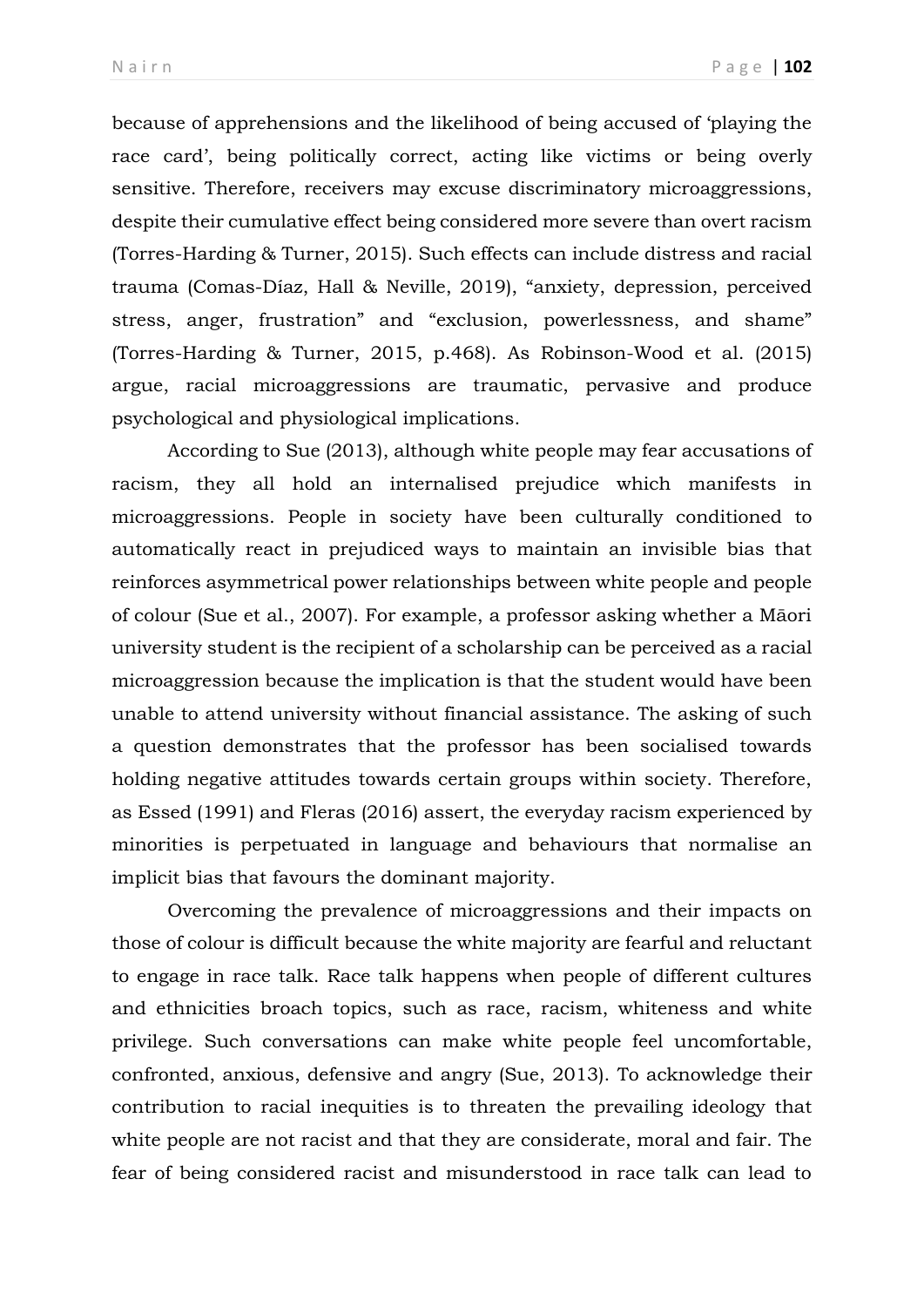guarded, incoherent responses that are non-committal or can see white people remain silent and complacent to avoid being accused of racism (Sue, 2013).

Alternatively, Sue (2015) argues, white people can deny the existence of racism in society. Such denials include refusing to accept their prejudice and personal bias, as well as the continued presence of racism in society. Furthermore, white people can accuse people of colour of reverse racism, opting to deflect or become defensive when faced with criticism of their privileged position. The objective is to purge themselves of their white guilt, but in some cases the guilt can be overwhelming for white people, which produces paralysis (Sue, 2015). In New Zealand, Pākehā can experience such a paralysis, with feelings of hopelessness preventing them from being able to understand and even consider the importance of the Māori experience (Tolich, 2002). Denials can allow white people to ensure they retain their privilege at the expense of race talk that could challenge ideologies and perhaps even evolve societies.

According to DiAngelo (2018, p.24), white privilege is "a sociological concept referring to advantages that are taken for granted by whites and that cannot be similarly enjoyed by people of color in the same context." The essence of white privilege is that having white skin leads people to have unfair and unearned advantages over people of colour (Came & McCreanor, 2015; Matthewman, 2017). One means by which white privilege can be upheld in society is through the promotion of colour-blindness rhetoric. In keeping with the need to avoid responsibility for the disadvantaging experiences of minorities, in what Plaut, Thomas, Hurd and Roman (2018) consider an egoprotective response, those advocating for a colour-blind agenda look for nonracial explanations for inequities and inequalities that exist between white people and people of colour (Bonilla-Silva, 2016; Doane, 2017). Colourblindness is defined, as "a belief that race should not and does not matter in judging a person's character and should not influence actions towards individuals or groups" (Sue, 2015, p.77). According to Jones (2016), at the core of colour-blindness are the beliefs that skin becomes a superficial maker of difference that can be ignored to avoid accusations of racial discrimination,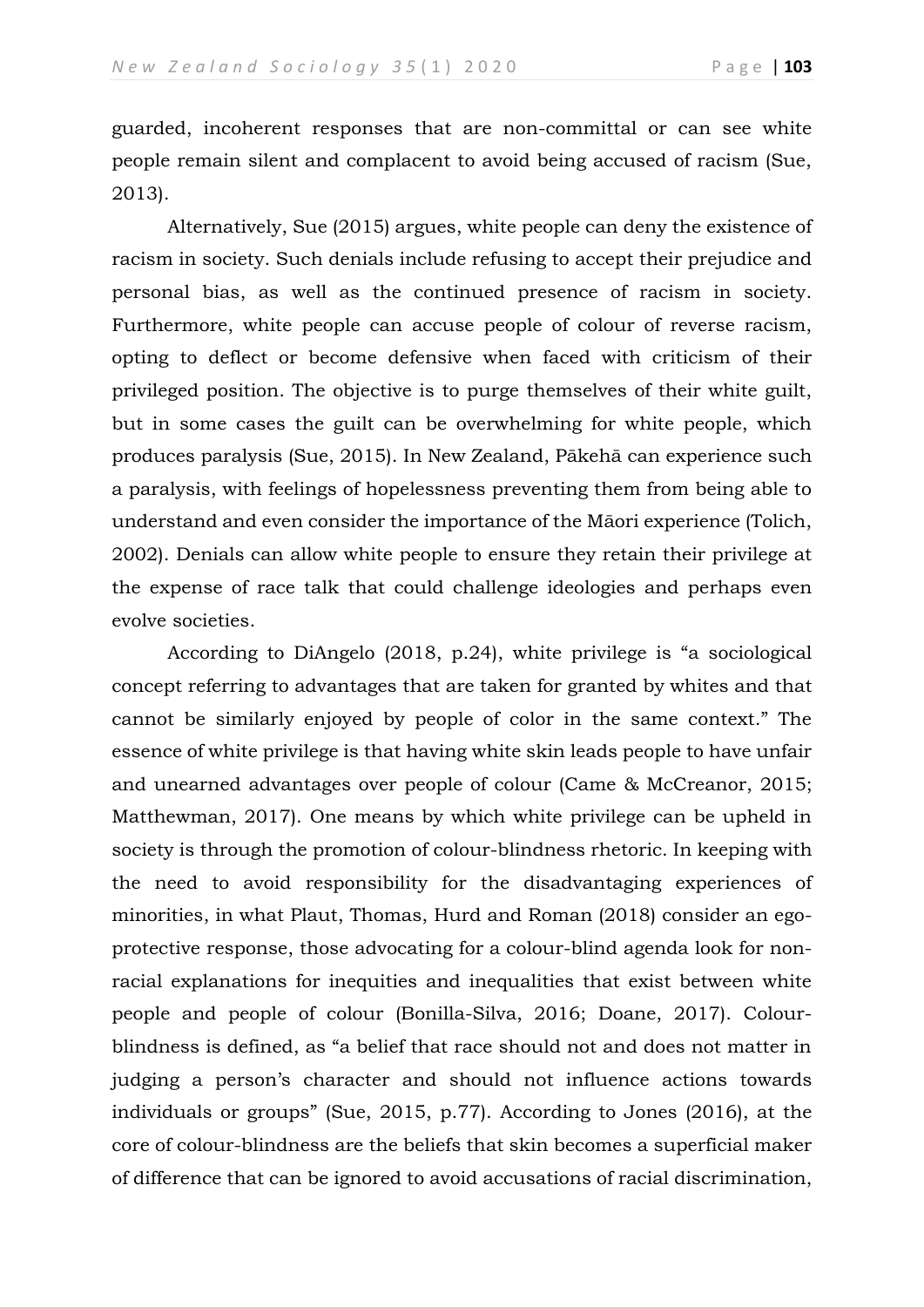and that people succeed not because of their skin colour but because they live in a merit-based society that supports hard work. Those that fail to have success do so because of personal inadequacy, rather than because they are members of "historically oppressed groups" (Doane, 2017, p.975).

When white people push for the adoption of colour-blindness, people of colour are forced to forfeit parts of their identities in favour of assimilating to the 'we are all the same' ideology (Jones, 2016; Sue, 2015). Of course, the colour-blind approach is limited by the natural inclination of people to categorise others according to race (Jones, 2016). It also leads to increased racism and social inequality because to be the 'same' is tantamount to being 'white' (Sue, 2015). Thus, people of colour are expected to comply with the views of the dominant, white group or face ostracism in what becomes an usversus-them or in-group/out-group separation.

Experiences of racism are familiar to Māori. Pack et al. (2016a, p.96) found that Pākehā perceived Māori as "deservedly marginalized" and lacking in individual motivation. Therefore, Māori are considered responsible for their subordinate place within New Zealand society, which naturalises the present by discounting the historical abuses of the past. It has led many Pākehā to deny that Māori are victims of racism. Alternatively, Pākehā are ignorant of the existence of racism, which McCreanor (1993) believes gives Pākehā impunity when acting in racist ways. The racism and white superiority that is articulated by some factions of the Pākehā majority have left Māori feeling anxious, depressed, subjugated and prone to internalising a lesser position within society (Pack et al., 2015). Channels such as new media, and specifically the Internet, which were conceptualised as being race-free and democratic (Daniels, 2012), could have offered a platform for Māori to avoid the subtle and latent racism communicated and reinforced through mass media (Pack et al., 2015; Wall, 1997).

As Daniels (2012) argues, early in its conception, the internet was perceived by scholars as a virtual environment that would be void of articulations of race and racism. Although the platform is conducive to anyone having the space to express their views on public issues, it has also given individuals and groups another means of disseminating racism against people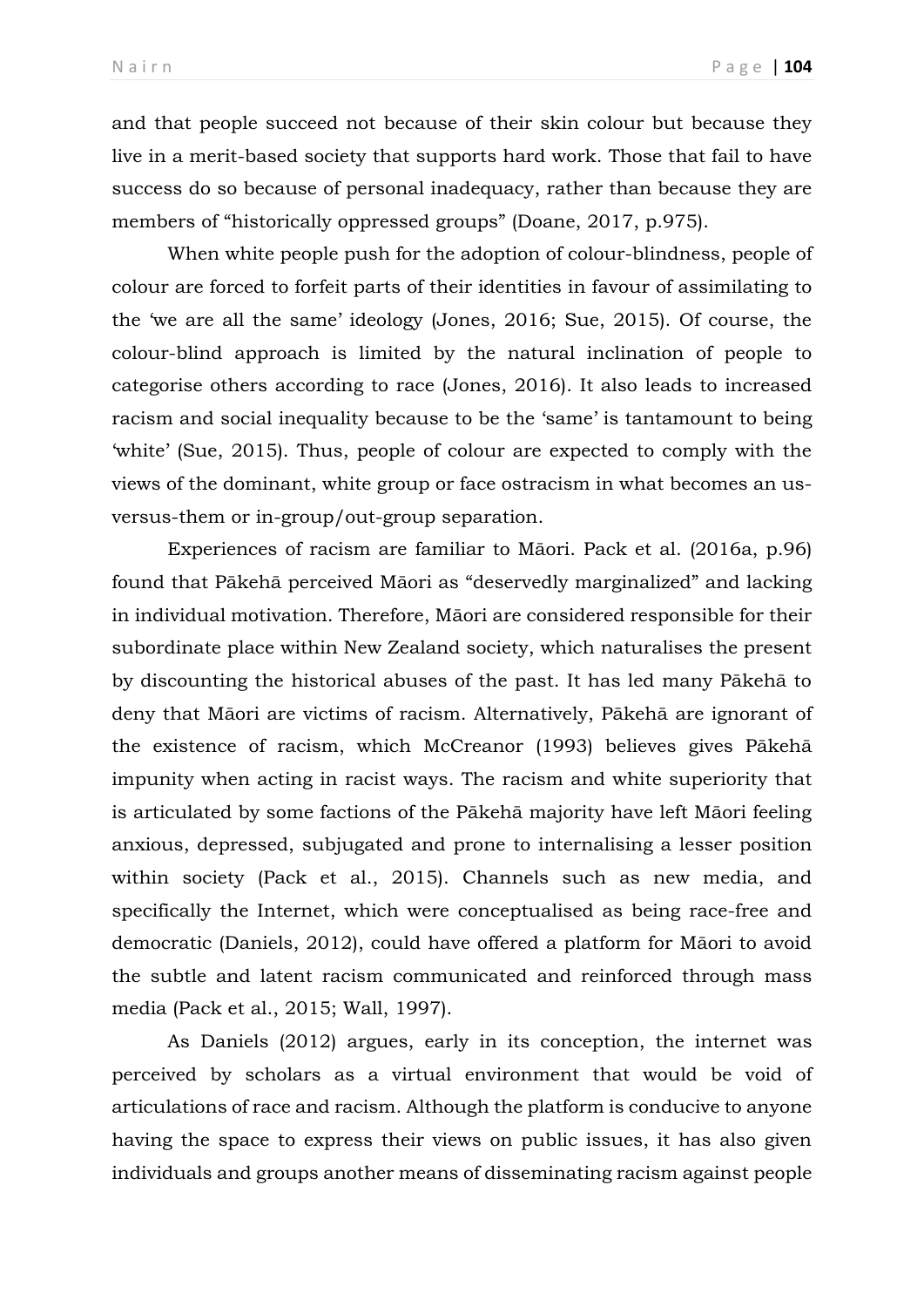of colour. The internet now acts as a means of harassment and, with its global reach and penetration, can even multiply the harassment experienced by individuals and groups, producing real-world consequences (Daniels, 2008). The internet, therefore, has become a place where hate speech is commonplace and exposure to it is possible regardless of geographic location. Exploring how New Zealanders responded to the HRC's 2017 'Give nothing to racism' campaign, which was promoted via a website and on social media platforms, may offer insights into whether such racism can be curtailed.

# **Method**

A previous research project (see Nairn & Nelson, 2018) found many positive assessments were made by commenters about the 'Give nothing to racism campaign' and especially Taika Waititi's involvement. Admittedly, many of those comments featured on Waititi's own Facebook page, perhaps skewing the audience's comments. This limitation motivated the current research project, which intended to narrow the focus to how commenters negatively reacted to the campaign on the HRC's Facebook page. Because the themes of 'Great guy, great message'; 'How could they get this so wrong?'; 'I just don't get it'; and 'Every little thing' have been documented elsewhere, the focus of this data analysis was on developing further the original theme 'Hate, oh how I hate', for the reasons why people so strongly objected to the message of the public service campaign 'Give nothing to racism' (Nairn & Nelson, 2018).

Thematic analysis was applied to the public comments made underneath eight of the campaign videos uploaded to the HRC Facebook Page at the height of the campaign (from 15 to 29 June 2017). In total, 4383 comments were analysed (see HRC, 2017a, 2017b, 2017c, 2017d, 2017e, 2017f, 2017g, 2017h, 2017i). Of these, 2419 (55%) comments were negative and these form the basis of this data analysis.

Thematic analysis was chosen because of its flexibility and because it can be readily applied to large datasets (Braun & Clarke, 2006). The objective of thematic analysis is to identify patterns in the data and, in this case, it assisted in determining themes that were frequently referred to, recurring across multiple video uploads on the HRC Facebook page, and which were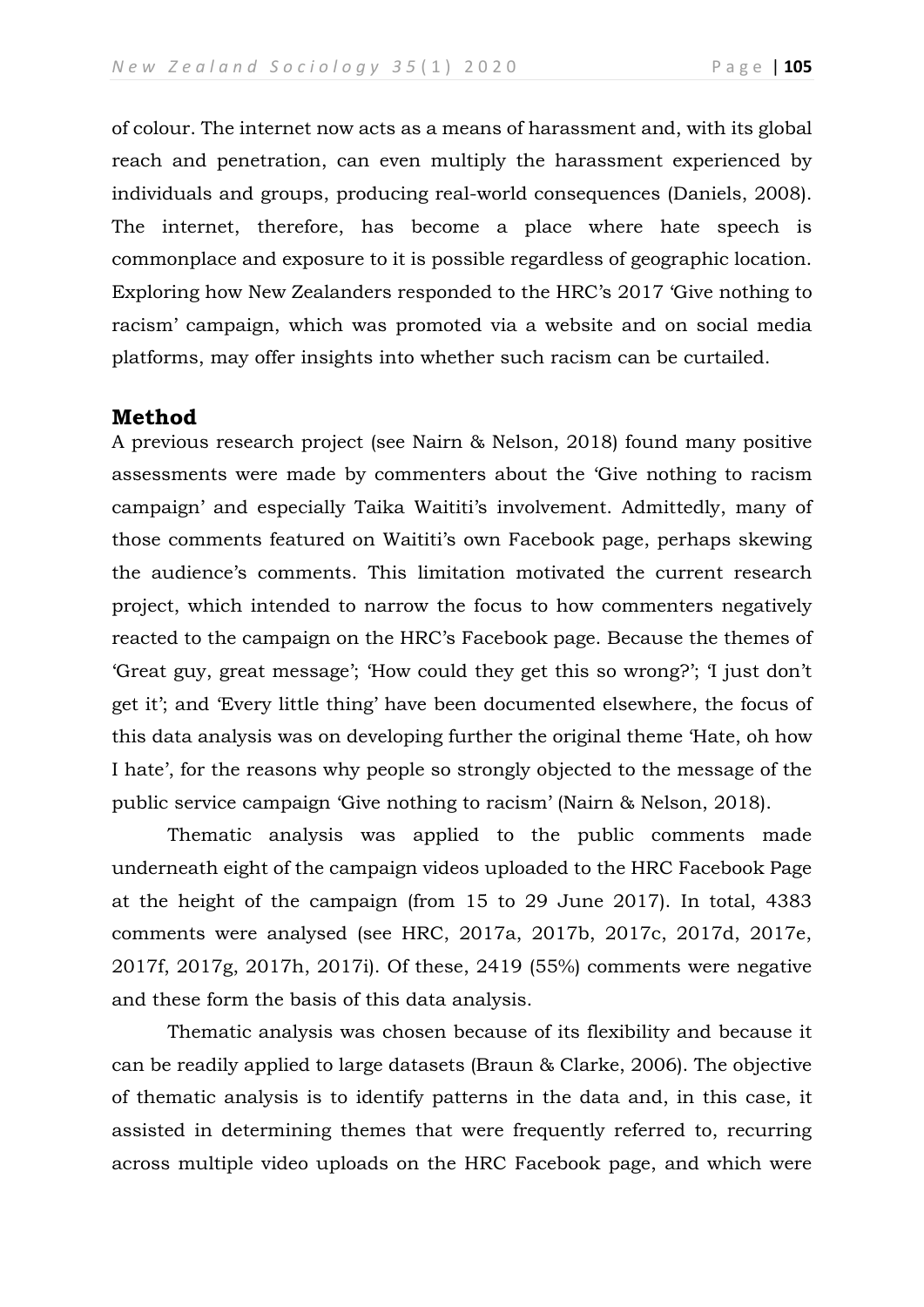passionately expressed in the comments. According to Braun and Clarke (2006), six steps need to be fulfilled to establish, develop and report the themes. Step one requires the researcher to become familiar with the data, which entailed repeated readings of the 2419 negative comments. Step two is where the researcher delineates particular codes. Boyatzis (1998, p.63) defines codes as "the most basic segment, or element, of the raw data or information that can be assessed in a meaningful way regarding the phenomenon." The codes were developed by grouping comments together, and this led to the completion of step three, the collating of the data into common themes. Step four requires refining the themes and ensuring they are supported by the data. Step five involves naming of the themes. The four themes were: 'It starts at the top'; 'White people are victims too'; 'What is racism anyway?'; and 'We are all equal'*.* These themes were developed inductively and were named according to quotes that were repeated within the themes. Step six is where the themes are written up in a final report (Braun & Clarke, 2006).

Admittedly, there are limitations to this research. Given that hate speech and racism can be considered subjective, those reading the comments on the HRC's Facebook page may not necessarily have the same perceptions of the content as I have. Nor is it possible to be sure that those expressing racist comments on the page are doing so because they share in those views or because they wish to incite disagreement in a public forum. Furthermore, the findings presented here represent a snapshot of how the campaign was received by only some members of the public and therefore cannot be generalised to either support or criticise the campaign. It has also been proven elsewhere that criticism, trolling and hateful talk is usually offered more vocally than support (Mathew et al., 2019), perhaps accounting for the abundance of negative posts. Finally, the HRC in New Zealand has been subject to considerable criticism in recent years (Edwards, 2018), which may have prompted those already holding a negative view towards the organisation to condemn the campaign.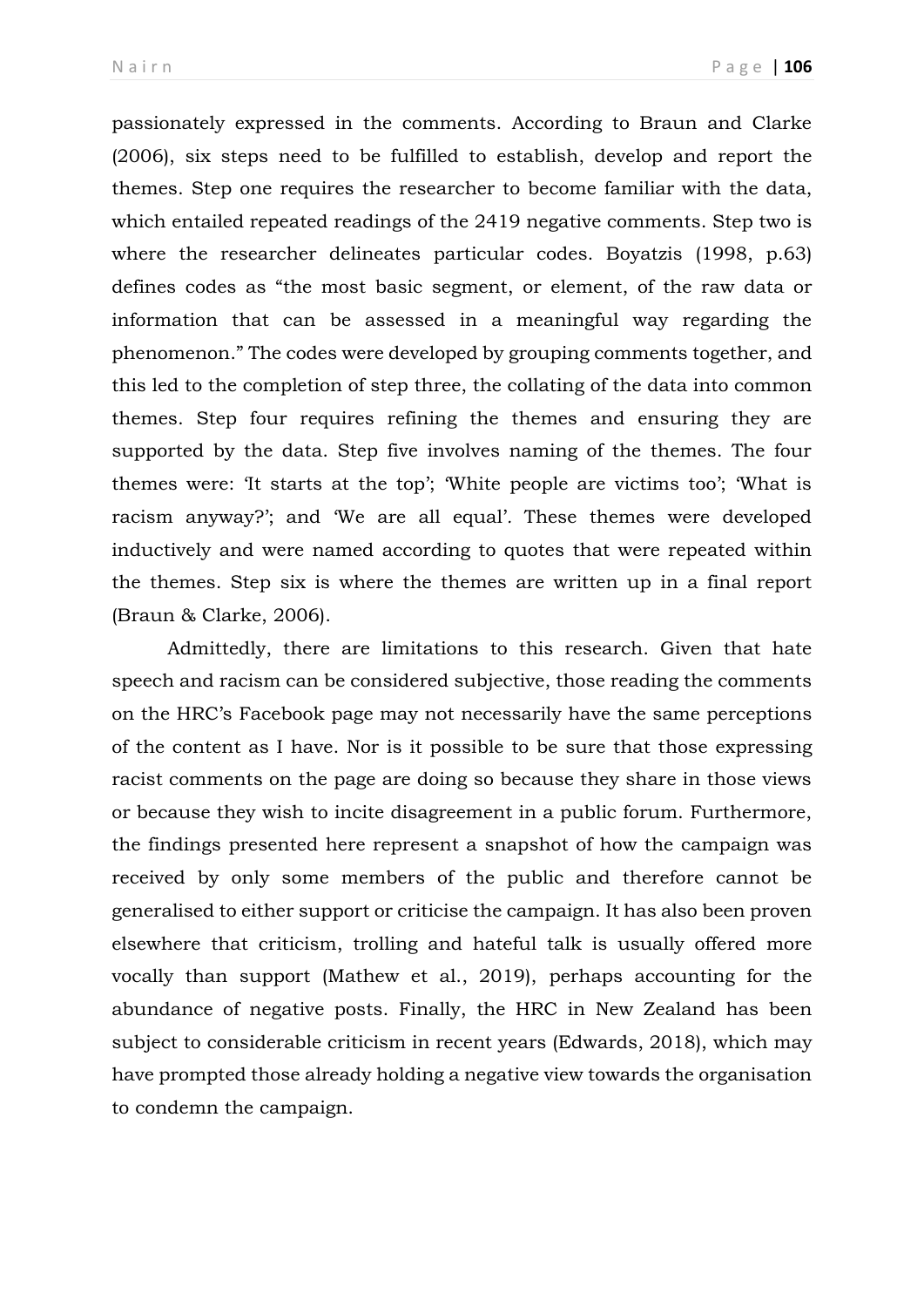# **Findings**

#### *'It starts at the top'*

The first of the themes identified in the data, 'It starts at the top', included two competing subthemes: Māori are privileged by structures in society and Māori are disadvantaged by institutional racism.

The first of these subthemes centred on contributors holding to account or blaming the likes of government for the apparent racism in New Zealand society. The subtheme captures thoughts of racism permeating laws and policies and considers the only solution to racism to be a trickle-down effect that enforces change. For example, as one contributor stated: "The anger, tension and intolerance is created by politicians and they are to blame. If you want to stop racism, treat everyone the same and you will see the difference." The perception here is that if governments did not privilege any one group, then equality would be a foregone conclusion. Similarly, another commenter remarked: "As long as we have race based seats in parliament, race based healthcare and community groups there will always be racism, this ad highlights how government structures shape this country into races." Organisations can influence how groups within society see one another and this can impact intercultural perceptions and interactions (Doane, 2017; Fleras, 2016; Lentin, 2016). The suggestion made here is that governments, businesses and not-for-profit organisations set a standard for people's behaviour and for these commenters; the expectation is that Māori are privileged and singled out for extra attention.

In this subtheme, perceptions of Māori receiving 'special privileges' were encountered. In such comments, commenters appeared not to acknowledge their white privilege. For example, instead of identifying that Māori need government interventions to overcome past atrocities that led to a disadvantageous position (Brown, 2009), some commenters felt that government help for Māori was prejudicial and discriminatory. Many went as far as to assume that offering assistance to them was perpetuating racism*.* "Yes, the government gives Maoris special privileges through Maori-only seats. That's an example, isn't it? Oh, and guaranteed representation on boards and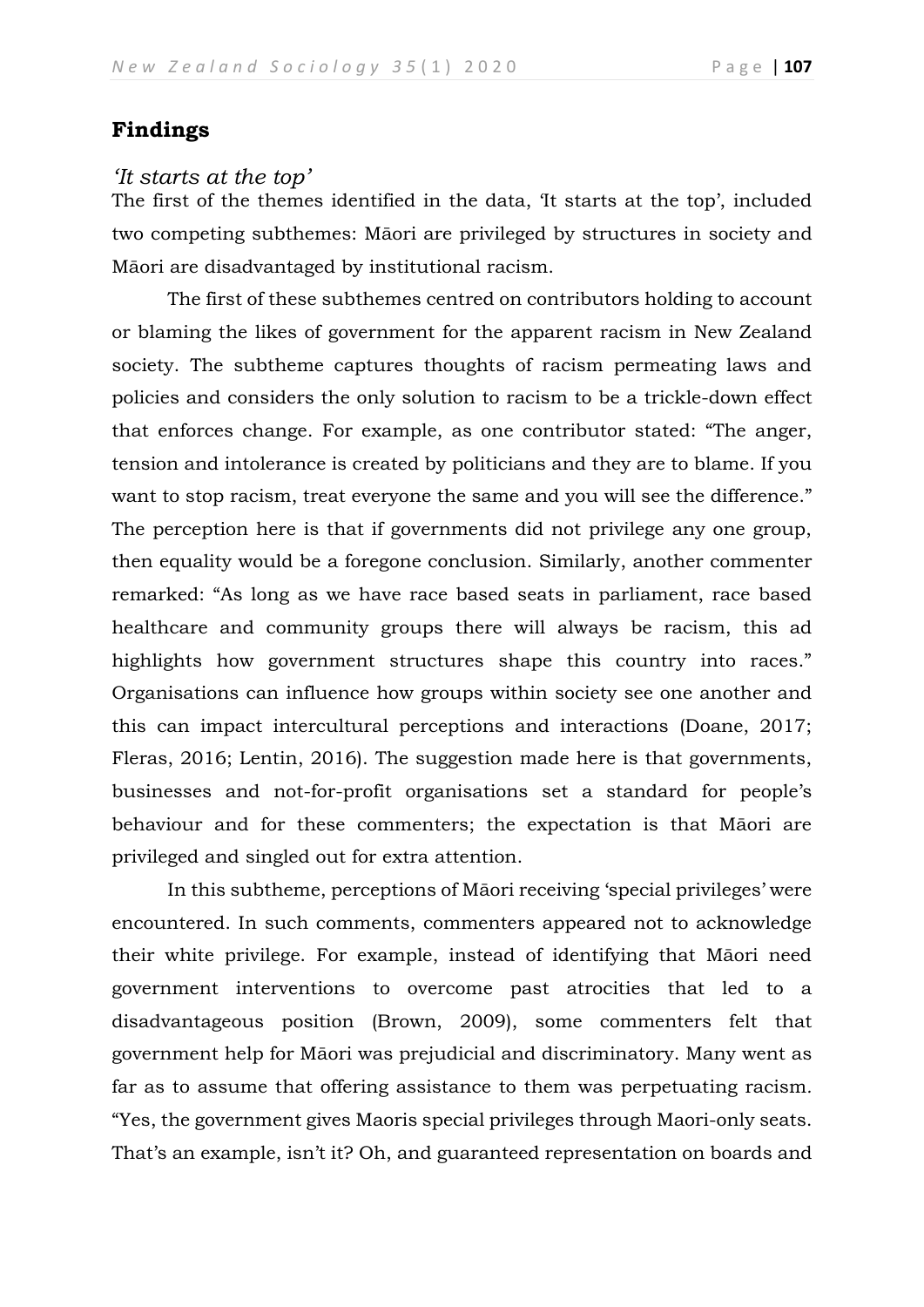councils. I'm sure there is more too." Another lamented that the government needed to stop discriminating "against us with race-based laws and policies, that would be the best start[,] teach by example," and yet another claimed, "There is no such thing as white privilege. If anything Maori get more privilege than white people do. Maori only teams, Maori only seats in parliament, Maori only land, Maori only classrooms in school ..." Observed here is that commenters fail to see that their white skin has given them opportunities and advantages over minority groups (Bahk & Jandt, 2004). In essence, they have overlooked the invisible and unearned advantage that their 'whiteness' permits (Came & McCreanor, 2015; Matthewman, 2017) and in being oblivious, negligent, uninformed or subtly racist, contribute to ensuring structures of power continue to privilege white New Zealanders (Park et al., 2016a).

The second of the subthemes related to comments suggesting that organisations should be held to account for racist practices towards Māori. Implied in the comments is a belief that the New Zealand government in particular engages in institutionalised racism. For some commenters, racism could only be stopped not through campaigns such as this but by "having the government settle treaty claims in a far more prompt manner." Another commenter felt that those arguing that Māori did not deserve special consideration were ignorant or malfeasant because "those 'benefits' were put into place PRECISELY BECAUSE of the systemic and institutionalized power structure that hugely favored pakeha for decade after decade after decade." Such an assessment of institutional racism in New Zealand is not unexpected but nor is it inaccurate. Research by Wall (1997) and Pack et al. (2016a, 2016b) identified that the media continue to promote negative discourses that vilify Māori, while Came and McCreanor (2015, p.24) found that "chronic disparities exist between Māori and non-Māori in … education, health, criminal justice, and employment." Therefore, institutional racism does appear to be a problem in New Zealand, with structures able to maintain the superiority of white people and prevent challenges from minority groups (Doane, 2017; Fleras, 2016; Lentin, 2016).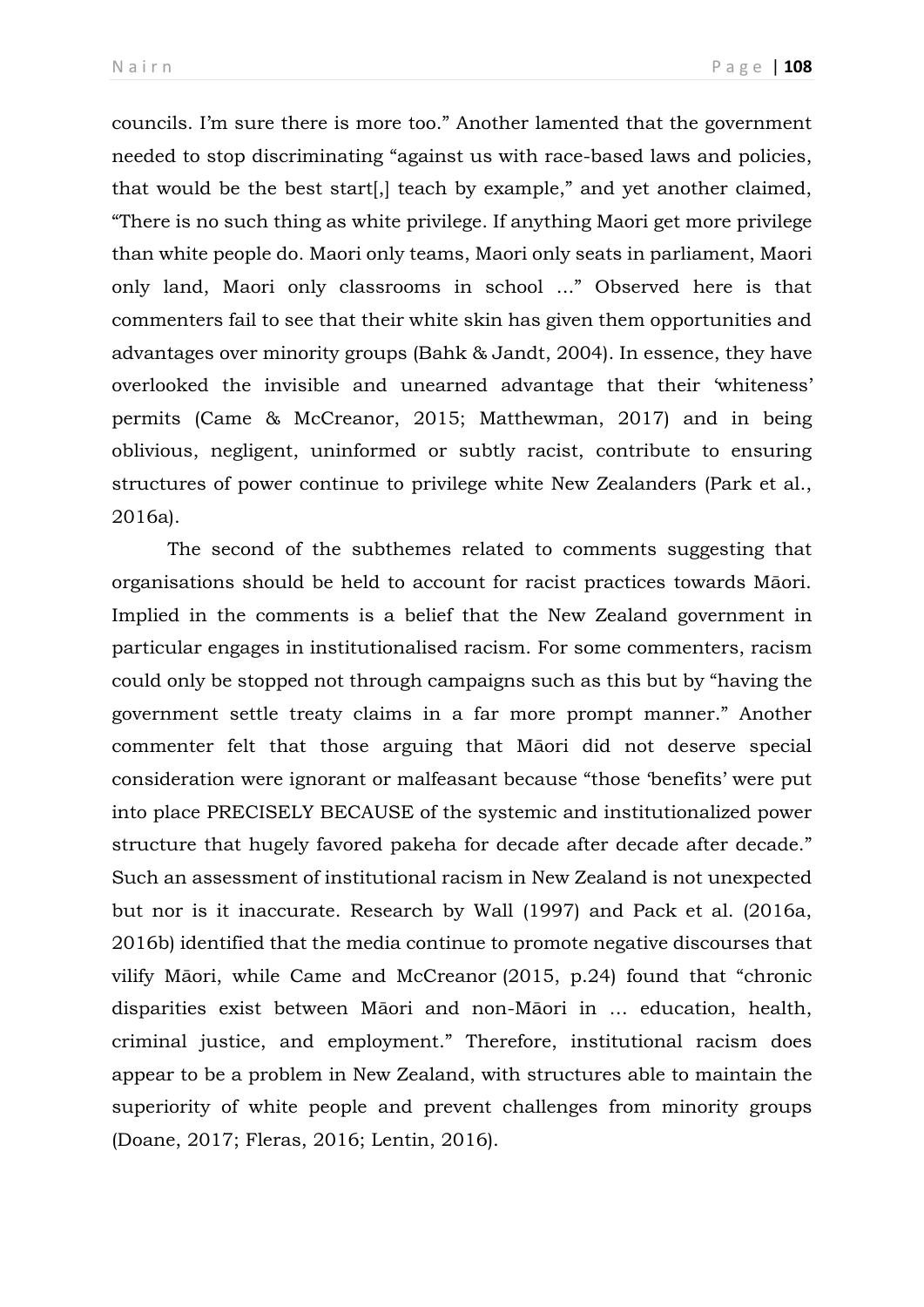## *'White people are victims too'*

The second theme identified was labelled 'White people are victims too' and captured comments made by contributors who felt that the 'Give nothing to racism' campaign accused white New Zealanders of being racists. For example, it was not uncommon to read comments such as "Oh that's right only white people can be racist right??" or "Let's not just put the onus on the white folk" or "You do realise that the White male is the smallest group per population and the most discriminated against?" Although the campaign did not target any one person or group, it was clear that white audience members believed that the campaign was designed exclusively to encourage them to alter their inferred racist attitudes. In response, many opted to justify their victimhood by accusing Māori of being more racist. As Sue (2013) argues, white people are fearful and defensive in moments of race talk. Race talk inevitably threatens the belief amongst white people that they are moral, fair and anti-racist human beings, and although some white people will opt to stay silent, others will make denials and accuse people of reverse racism to overcome their white guilt.

Therefore, by singling out Māori as more racist than themselves, these commenters engaged in defensive behaviours and denials (Sue, 2013, 2015) that construct in-group/out-group or us-versus-them distinctions (Ashforth & Mael, 1989; Hogg & Terry, 2000; Tajfel, 1982). Accordingly, the comments were consistent with theories of in-group favouritism (Billig & Tajfel, 1973), where being white is considered better than being Māori. For example, one male believed that white people were not the problem in New Zealand society, going so far as to state "ive givin [*sic*] my blood to racism, getting attacked on the street by maoris [*sic*] on the way to work." Another white male working in the health sector believed that he had been "subjected to multiple angry racist comments working", many of which came from Māori even when it was "literally my job to save their lives." Although both commenters appear to make judgement errors by generalising and assuming negative stereotypes apply to all Māori based on their limited own experience, their prejudicial stories (Hall, 1998) inevitably contribute to the continued subordination of Māori as a means to protect the white identity or white in-group. These people,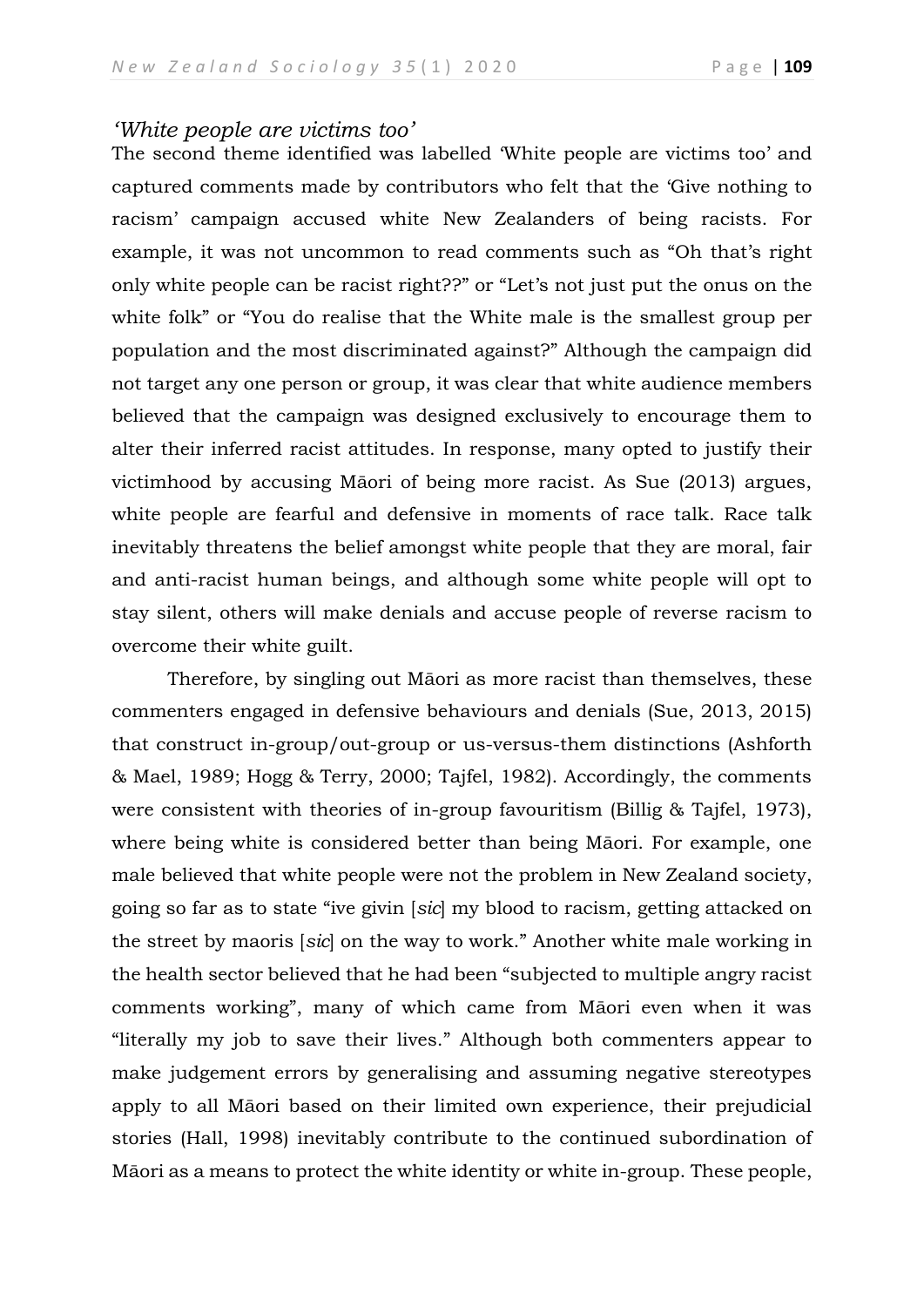and others making derogatory remarks about Māori or denying white people are racist, perceive their in-group as having moral superiority that diminishes and undermines the integrity of the out-group (Māori).

In what was the clearest form of irony in this research project, by engaging in racist responses white New Zealanders demonstrated that overt racism is not solely a historical behaviour (Lentin, 2016; Salter et al., 2018) but rather manifests in contemporary society in blatant efforts to subordinate and condemn people of colour (Fleras, 2016). In this case, white New Zealanders opted to use prejudiced words or microinsults (Sue et al., 2007) against Māori because they felt threatened or, as Hall (1998, p.146) puts it, "personally afflicted". Resorting to microinsults maybe a product of individuals losing control but could also be because individuals felt supported by other commenters in asserting their racist views (Sue et al., 2007).

Acting ethnocentrically by making white identity superior and central was a means of overcoming what can be construed as 'white fragility' (DiAngelo, 2018). As DiAngelo (2018, pp.3 & 100) argues, there is a tendency amongst white people who feel threatened to claim that they are "now the oppressed group" and steer away from environments that will inspire "racial stress". When racial stress presents, such as when New Zealanders perceive they are the victims of an unfairly targeted public service campaign, people will act out as a collective or resort to "varying forms of dominance and intimidation" to establish feelings of equilibrium again (Hughey & Daniels, 2013, p.134).

Aside from continuing to perpetuate the us-versus-them dualism or engaging in othering that subordinates one group in favour of another, the comments that speak of white New Zealanders' victimisation are in keeping with the communications of white nationalist or supremacist groups. White supremacist organisations commonly refer to how they are persecuted by minorities and vilified, which produces social inequality and disenfranchises white people. Brown (2009, p. 200) argues that the hate speech and separatist ideologies typical of groups such as the Ku Klux Klan are being used by cyberbigots to maintain white superiority and to overcome white self-doubt in response to an increased belief in white victimisation or "racist double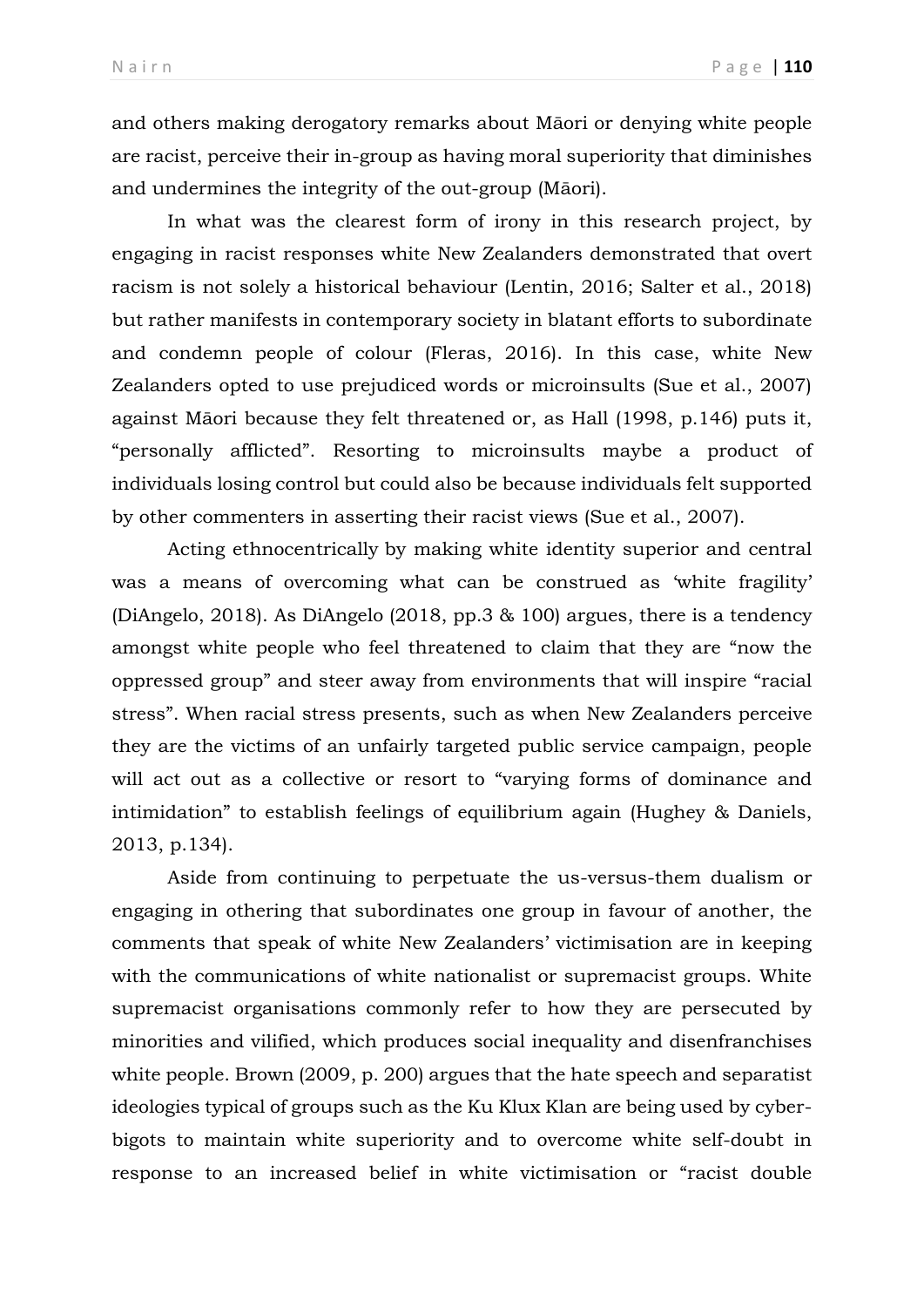standard". Such discourses of racism, hate and bigotry prevent attempts to rectify the disadvantaged position of Māori (Kirkwood et al., 2005), undermine the message of the 'Give nothing to racism' campaign and inevitably contribute to a culture that continues to subordinate and distress minorities.

## *'What is racism anyway?'*

The third theme identified in the comments was titled 'What is racism anyway?' and related to discussions around how New Zealanders defined racism and its endemic presence within society. For some, racism was considered innate and a response to the behaviours exhibited by groups of people. For example, one such commenter felt that:

Few discriminate against any race or skin colour by default. However many if not most do because of the behavior of people who are of a certain race or have a particular skin colour. Stereotyping of any ethnicity is not a good thing but it does happen for a reason.

Here, the commenter suggests that racism is an almost unavoidable 'natural' occurrence. Research has found that due to cultural conditioning, people tend to categorise others into races, even if they advocate colour-blindness or antiracist agendas (Jones, 2016; Sue, 2015; Sue et al., 2007). Cultural conditioning means that people form in-group/out-group distinctions, and these differences are used as a means of defining the self and others (Billig & Tajfel, 1973; Tajfel, 1982). In the Facebook comments, such group characteristics developed and perpetuated stereotypes that more often than not unfairly targeted and subordinated Māori. For instance, one commenter signalled that stereotypes existed that ultimately negatively impacted on the individual's psyche. The commenter wrote:

The joke about lazy Maori or fat pacific islanders. The assumptions that a dark skinned person has come into the shop to steal something. That is the racism that wears people down each day and really destroys their sense of self and cultural pride.

As identified in both examples above, stereotypes are used as a means to attribute general characteristics to groups of people but, in the stereotyping seen here, is not mindful. Mindful stereotyping permits a degree of reflection on how people might differ but the stereotyping observed in the Facebook comments instead leads to the "objectification of another person or group …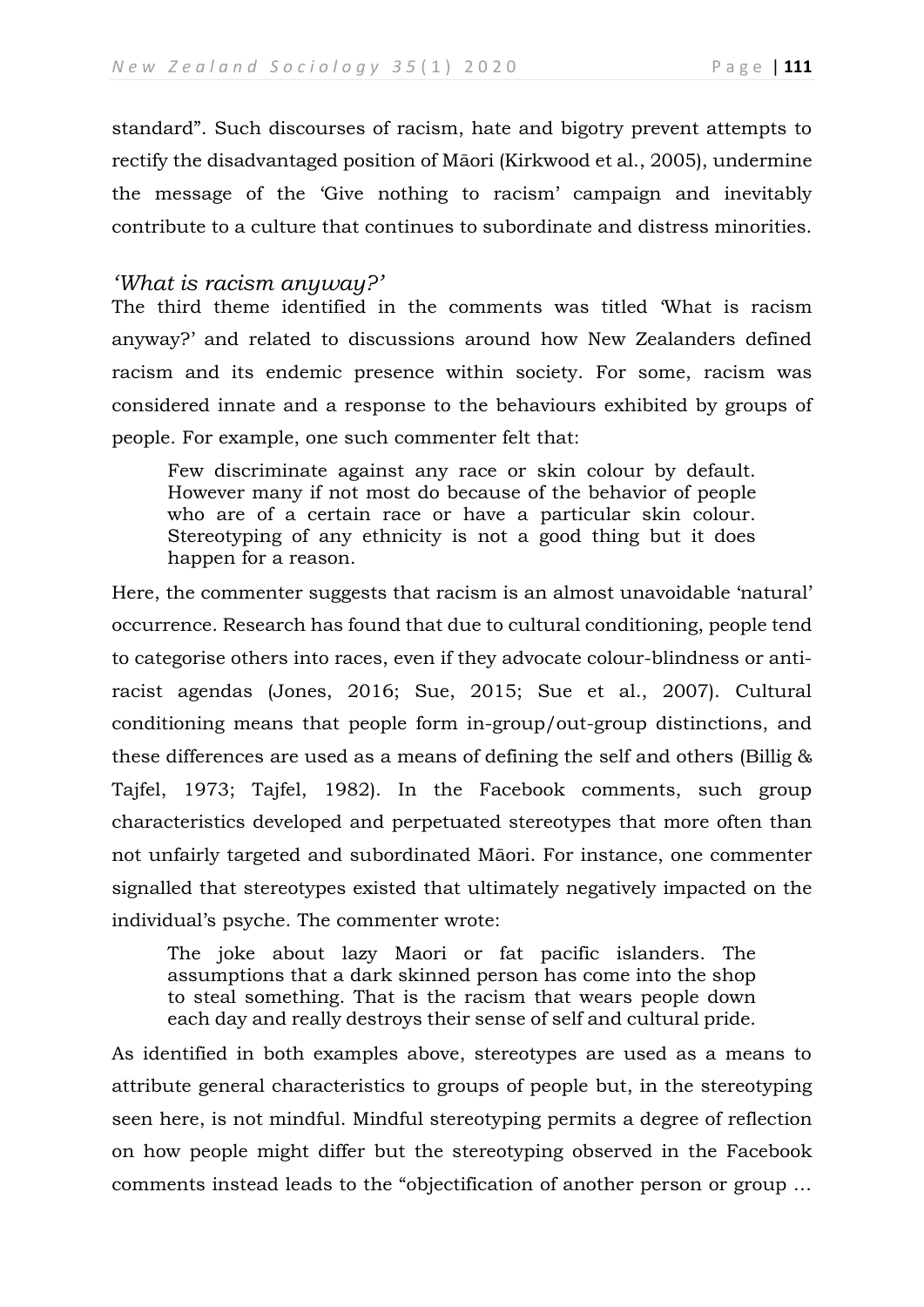which ignores the complexity and subjectivity of the individual" (Dervin, 2011, p.187). As Wall (1997) explains, these stereotypes about Māori as 'other' and subordinate have long existed in the media and have become naturalised, making it unsurprising that they were evident in the comments on the HRC's Facebook page. For instance, Park et al. (2015) point out that Māori are regularly stereotyped as lazy, violent and uneducated, reasserting the superiority of Pākehā. These stereotypes have contributed to the racialisation of New Zealand society and inevitably continue to construct Māori "as the perennial Black Other" (Wall, 1997, p.44).

Returning to the last-quoted Facebook comment, it is worth noting that there is evidence to suggest that racism does wear "people down each day and really destroys their sense of self and cultural pride." The everyday experiences of racism and microaggressions have been found to culminate in racial stress and trauma, which has emotional, cognitive and physical implications for people of colour (Comas-Díaz et al., 2019; Torres-Harding & Turner, 2015). According to a recent online hate speech study completed by Netsafe, adult New Zealanders reported that being the targets of or being exposed to hate speech had an emotional impact and, in some cases, affected individuals to the point that they opted to remain isolated or struggled to maintain their offline identities (Pacheco & Melhuish, 2018). Those privy to online racism, the majority of whom identified as members of the country's minority groups, felt anger, dismay, sadness and frustration, emotions which could impact sleep and interpersonal relationships (Pacheco & Melhuish, 2018). Accordingly, the racism being experienced by those on social media sites, such as Facebook, can ultimately marginalise, disembed and dehumanise groups within society (Johnsen, 2010), and can lead to the perception of Māori as inferior and their identities as invalidated (Park et al., 2016a).

Regardless of how it was conceptualised, racism was considered by some commenters as being negative and a product of unfavourable attitudes. For example, in keeping with the theme of the 'Give nothing to racism' campaign, one commenter singled out casual racism as "rampant in this country. It comes from an unintelligent, hateful and foolish belief that their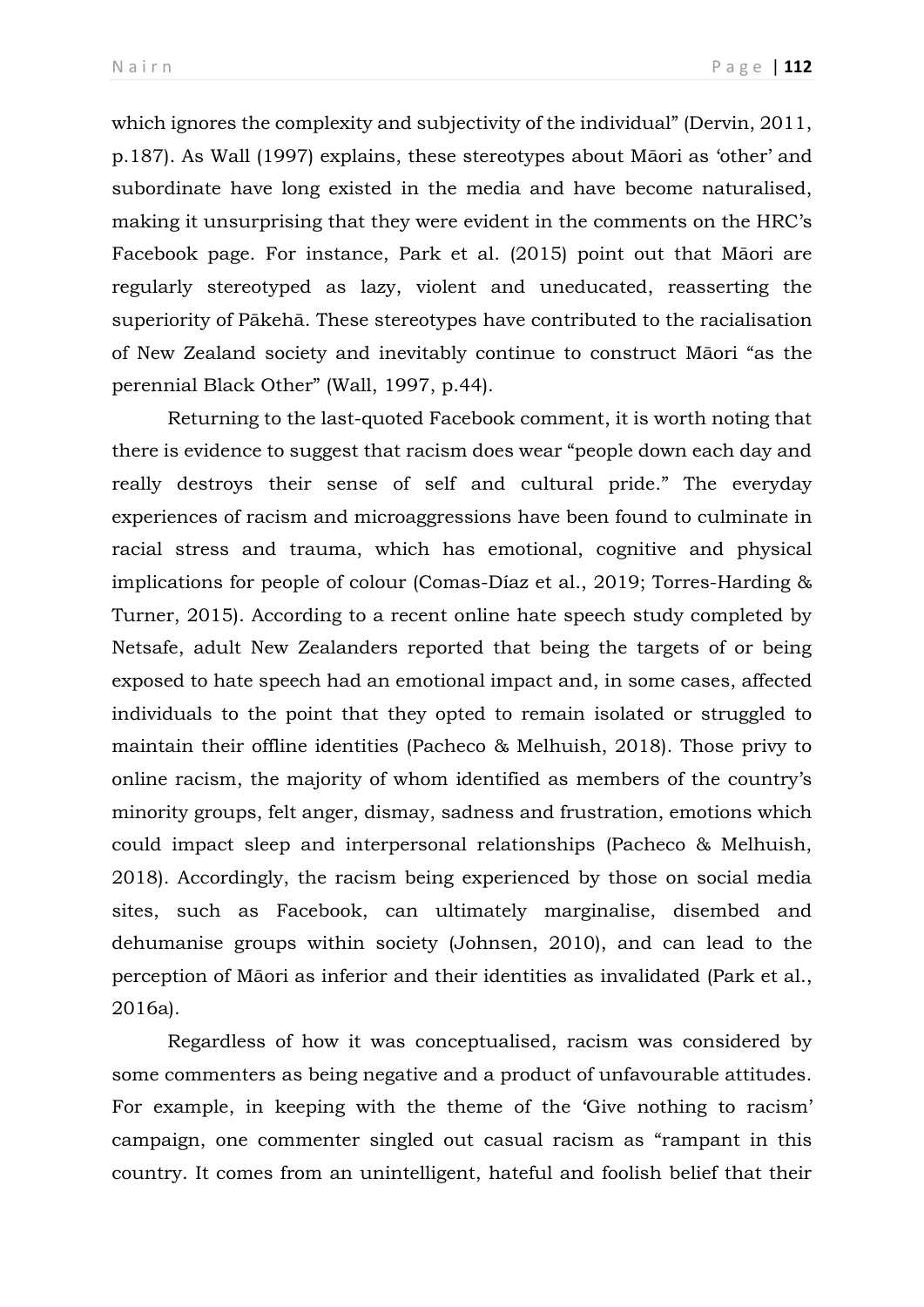race is superior to any other. Nothing ever good came from hate and that's what racism is. Hate." Racism emerging from hate was also echoed in the views of this commenter, who stated: "Most people will never know how bad racism is and how much of it is out there and the hatred that is directed at you." The regular references to hate emphasised that for some contributors to the HRC's Facebook page, racism was akin to hate and had no place in society. Hate speech can include "communication that offends, discriminates denigrates, abuses and/or disparages a person(s) or group" (Pacheco & Melhuish, 2018, p.12). Therefore, in defining racism—particularly casual racism—commenters sought to emphasise how such behaviour was considered hate speech and needed to be remedied to improve relationships between minority and majority groups.

### *'We are all equal'*

The final theme identified was 'We are all equal'*.* This theme captured comments in the data which suggested that racism was a product of seeing differences between groups of people instead of embracing the belief that everyone is human and we should all be seen as one. On the surface, an adage of unity promoted by some commenters could be seen as having utility. Egalitarianism, fairness and unity need not be seen from a negative perspective. However, comments such as "If you truly want to stop racism then you need to treat ALL of your citizens as equals!"; "Racist is in itself a stupid term, all us humans are the same race"; and "[L]ets [*sic*] get back to one class of NZer. We are all equal, there are no 'more equal than others' here. [T]his has to stop" neglect to consider that such a togetherness ideology can have negative consequences for people within society. Augoustinos and Every (2007), Jones (2016) and Sue (2015) suggest that such colour-blind rhetoric minimises differences between groups by highlighting commonalities. It can produce a loss of identity and culture, disadvantage people by advocating for meritocracy (Jones, 2016; Sue, 2015), and, according to McCreanor (1997), can produce forced assimilation whereby Pākehā culture is considered the ideal and only those Māori that choose to conform are seen as good and worthy.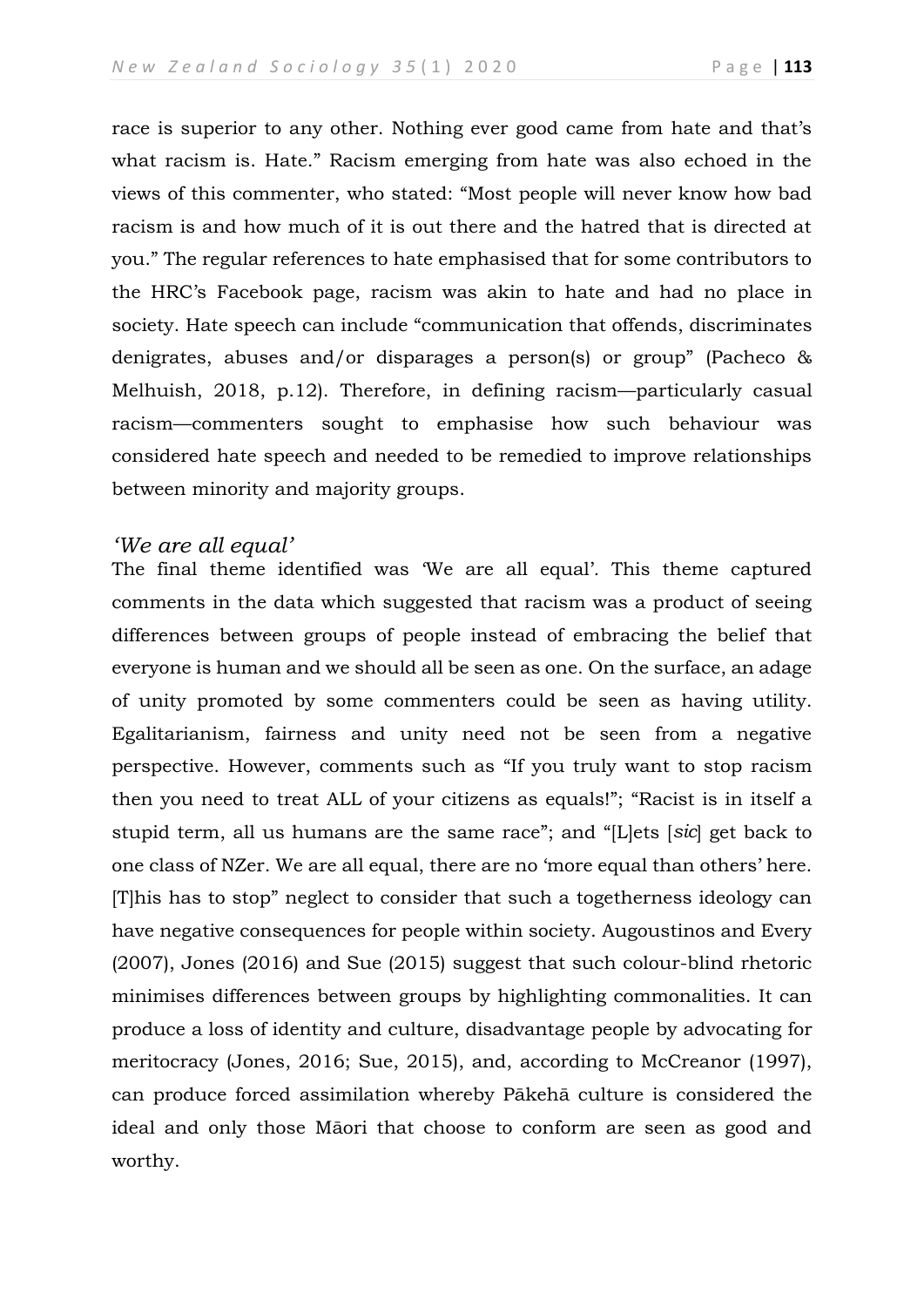When commenters like the above do not acknowledge that differences exist, Māori are likely to continue to suffer losses of culture and uniqueness. As Jackson (2017) argues, universalism encouraged by a colour-blind approach would continue to obfuscate the disadvantage and oppression that impacts Māori living in a postcolonial society. The uniformity of New Zealand identity can leave Māori hurt and disheartened (Park et al., 2016b), and pushes Māori to remain silent or muted to avoid being ostracised (Kramarae, 1981). The view that 'we are one' makes it problematic to draw attention to the plights of individual groups without being perceived as racist or opposing the majority (Brown et al., 2003).

This theme also included comments that denied that racism exists in New Zealand, such as:

I just have a question ... Why S.D. [Susan Devoy] has to create a problem? New Zealand is NOT A RACIST country. If you don't believe me, just travel the World and you will see what "racism" means! Have a safe journey!

and

If you think racism is a big problem in NZ then you have had too much of the Kool aid already.

The perception that New Zealand is not a racist country stems from a longheld ideology, preventing the evolution of society and acceptance of difference (Park et al., 2015). Furthermore, these and other similar comments reinforce Park et al.'s (2015) belief that individuals will act ignorant if they are not the victims of racism. Instead of accepting the campaign was a necessity because of the casual racism occurring in New Zealand society, individuals chose to accuse the HRC of creating unnecessary trouble, suggesting that audiences were naïve or unwilling to accept racism as a societal problem in New Zealand.

# **Discussion**

As noted above, the data analysis revealed four key themes: 'It starts at the top'; 'White people are victims too'; 'What is racism anyway?'; and 'We are all equal'. These themes showed that the campaign did not create a single, unified desire among audiences to overcome racism, particularly casual racism or microaggressions. Comments posted on the 'Give nothing to racism' Facebook page ranged from commending the HRC for its actions to stamp out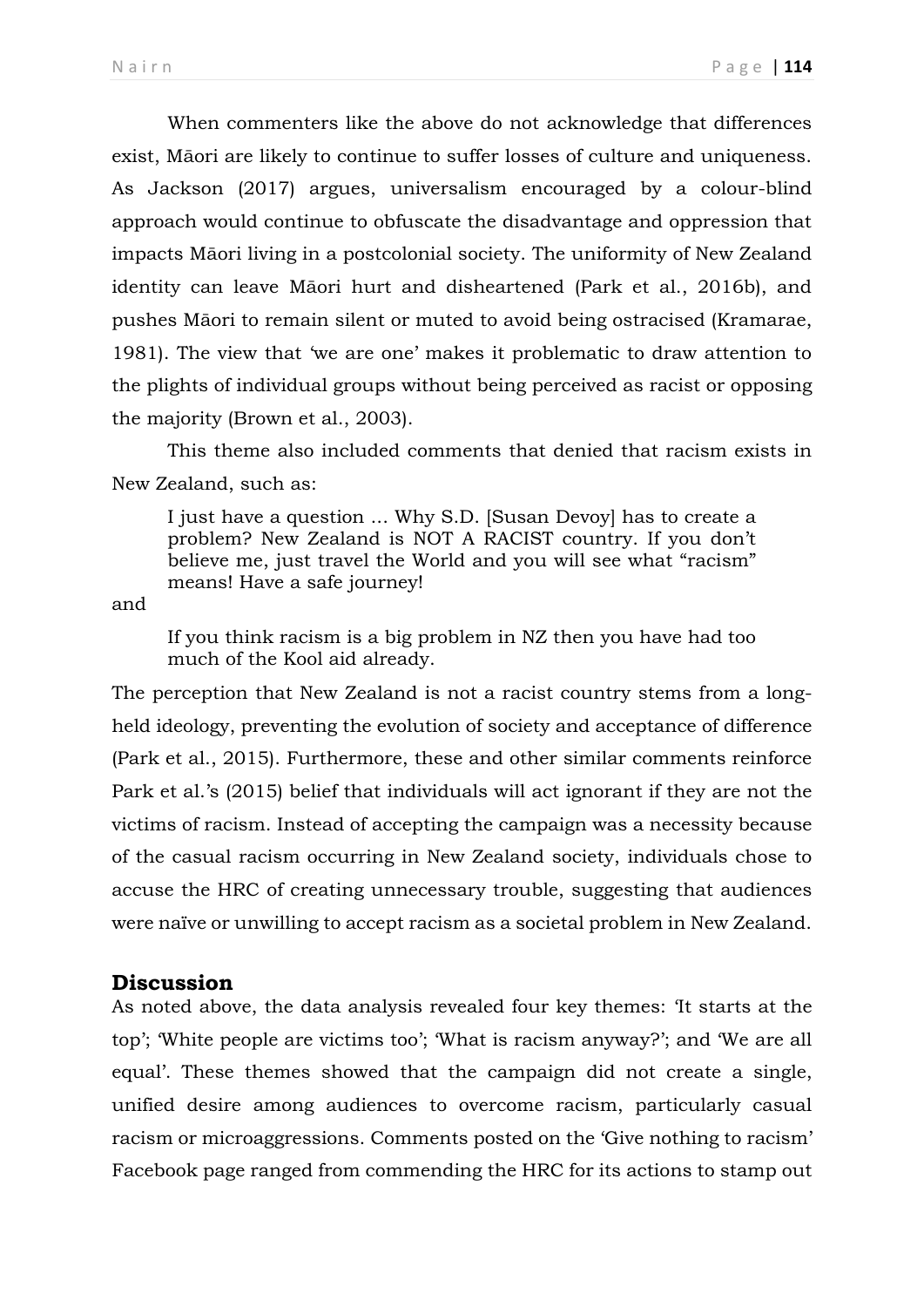racism to condemning it for highlighting an issue that some felt was nonexistent in New Zealand society and for unfairly targeting 'white New Zealanders'. In essence, some of the comments on the HRC's Facebook page support Augoustinos and Every's (2010, p.252) assertion that negative opinions are presented as "justified, warranted and rational" when individuals and groups feel threatened. The campaign appeared to produce ethnocentric (Bennett, 1986) and prejudiced responses, and the comments were evidence of in-group favouritism (Ashforth & Mael, 1989; Hogg & Terry, 2000; Tajfel, 1982) and the othering (Johnsen, 2010) of ethnic minorities. Additionally, some commenters appeared to lack understanding of the historical disadvantages imposed by colonisation of Māori people (Jackson, 2017) and the racial stress and trauma felt by Māori in response to exposure to repeated racial microaggressions (Comas-Díaz et al., 2019; Torres-Harding & Turner, 2015; Sue, 2013; Sue et al., 2007). The fact that Māori require government and policy interventions to navigate circumstances that privilege white people was not considered by many commenting on the posts.

Of particular interest were the number of posters choosing to oppose the message of the campaign, with many resorting to using the Facebook page to attack Māori. In what can be perceived as an ego-protective bias (Plaut et al., 2018) and a need to deny accusations of racism levelled at white people (Sue, 2015), some of those commenting relied on negative stereotypes of Māori to support their objections to the campaign. In essence, those commenters looked to protect white identity and superiority by resorting to both overt and subtle forms of racism, inevitably ensuring the continuation of casual racism and microaggressions that oppress, exploit and dehumanise people of colour (Fleras, 2016; Sue, 2013, 2015; Sue et al., 2007).

To subvert some of the negativity generated by 'Give nothing to racism' and to ensure greater success in future campaigns, the HRC could engage in more dialogue with the contributors, which could lead to wider discussions of white privilege and white fragility. From a public relations perspective, dialogue entails "any negotiated exchange of ideas and opinions" that produces mutual understandings (Taylor & Kent, 1998). By directly communicating with commenters in the posts and going beyond simply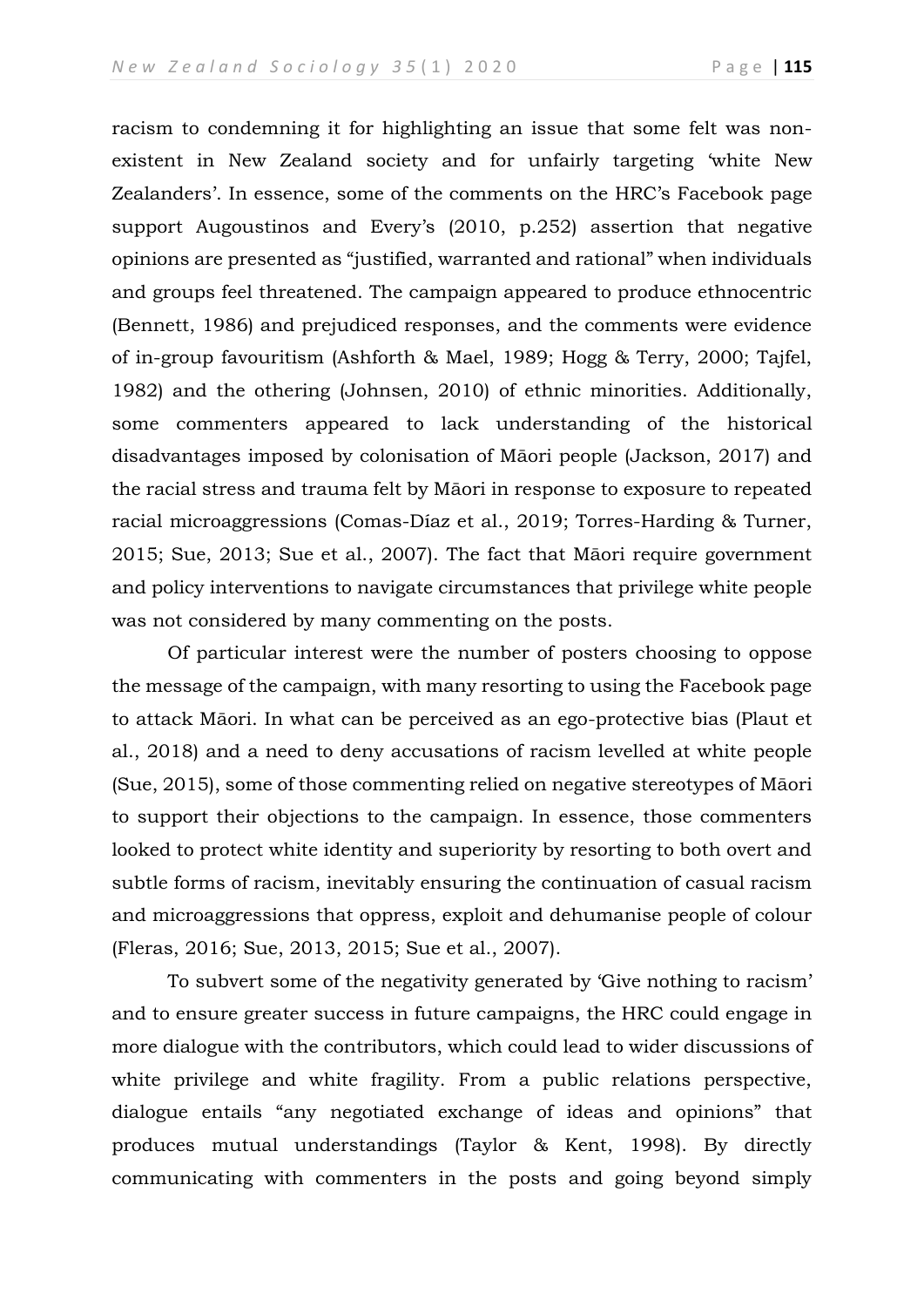uploading the videos to Facebook, the HRC could educate, mitigate and continue to reinforce the message of the campaign to build on its influence and the receptivity of audiences.

Additionally, the racism on the HRC's Facebook page demonstrates that, even though the internet was originally perceived to be a means of facilitating democratic debate, it is—as Daniels (2012)—suggests, a platform not free of racial undertones. The present findings support Cohen-Almagor's (2012) assertion that the internet and, by extension, social media have become a means of disseminating racism and hate speech. New media have given those that hate or are ignorant a platform to express their views with few regulations to limit such negative and discriminatory treatment of minority groups. Although a contested topic, no uniform rules and regulations govern all content distributed on the internet, with some countries arguing that the banning of racism and hate speech is counter to free speech and autonomy (Cohen-Almagor, 2018). The decision to condone such speech, however, has negative impacts on individuals because if the racist and discriminatory messages are internalised, this can leave people, such as Māori, distressed, anxious, frustrated and hurt (Pacheco & Melhuish, 2018; Pack et al., 2015)**.** Furthermore, such racism continues to undermine the 'biculturalism' and 'partnership' that exists between Māori and Pākehā (Pack et al., 2016a, 2016b; Waldron, 2012), further fracturing an already complicated relationship.

According to scholars (Awan, 2016; Daniels, 2008; Perry & Olsson, 2009), cyberspace, and particularly social media platforms, are spaces where "bullying, offensive content and hate speech" (Mondal, Silva & Benevenuto, 2017, p.85) continue to proliferate. As Brown (2018) argues, what distinguishes online hate speech from its offline counterpart is that such content can be transmitted anonymously and instantaneously. It also builds communities of hate where like-minded people can share their negative views and feel supported and more confident in their desire to do so, particularly because the internet permits a degree of invisibility where the "cues of empathy and censure that tend to keep harmful or antisocial behaviour in check" are missing (Brown, 2018, p.300). Although Facebook account holders'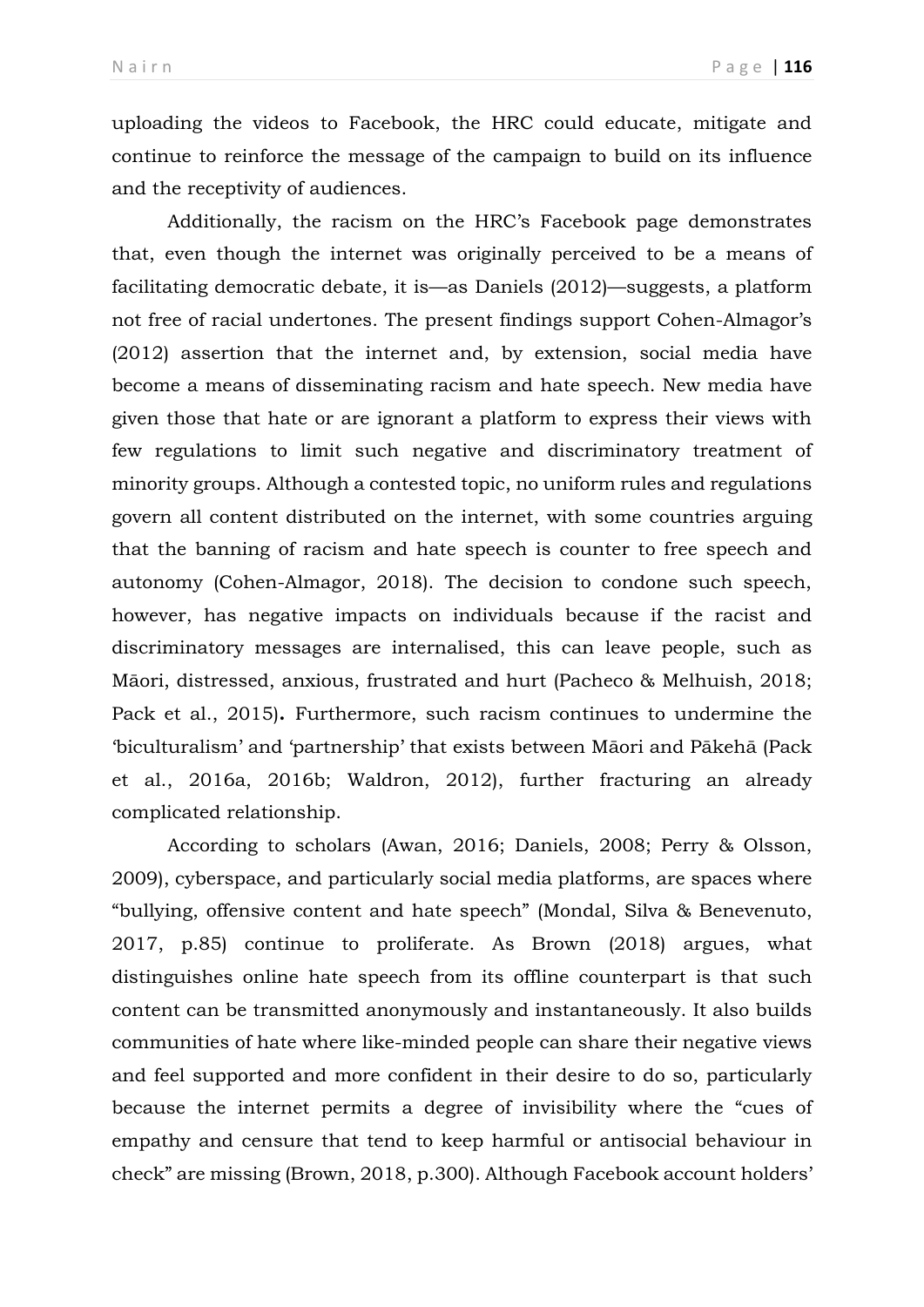names and profile pictures accompany the comments made by those opting to post, commenters have not been deterred from criticising Māori. Although it is unclear whether the accounts are legitimate and authentic, they contribute to what Awan (2016) refers to as antisocial behaviour in a public forum and, in this instance, have led to the message of the 'Give nothing to racism' campaign being undermined, reducing the likelihood that it will establish social cohesion and unity towards the cause of removing racism from society (Awan, 2016).

In essence, this research contributes yet more evidence to suggest that the regulation of online content is needed to protect cultural groups from prejudice and discriminatory treatment (Waldron, 2012). The findings are consistent with other research in the field, suggesting that policies to regulate racism and hate speech need to be more readily enforced (Cassim, 2015; Waldron, 2012). As Mondal et al. (2017) argue, social media platforms such as Facebook need to be less reactive to the presence of racism and hate speech and instead do more to prevent its emergence. As Hawdon et al. (2017) found, the stronger the anti-hate speech laws are in a country, the fewer people are exposed to racism and hate speech that disparages collectives. That is not to suggest that censorship and surveillance are necessarily the answer to discouraging hate speech but, rather, that requiring people to disclose their identities online so monitoring can occur and laws can be enforced might be one possible course of action (Mondal et al., 2017).

The findings offered here signal that, much like people in other countries, Pākehā using social media can express ethnocentric attitudes and maintain their white privilege. This research concludes that Māori continue to be an easy target of prejudice and discrimination, particularly online, and as such retain the stereotype of "the racialised Other" (Wall, 1997, p.40).

### **References**

- Anderson, M. L., & Taylor, H. F. (2013). *Sociology: The essentials*. Belmont, United States of America: Wadsworth Cengage.
- Ashforth, B. E., & Mael, F. (1989). Social identity theory and the organization. *Academy of Management Review*, *14*(1), 20-39.
- Augoustinos, M., & Every, D. (2007). The language of "race" and prejudice. *Journal of Language and Social Psychology*, *26*(2), 123-141.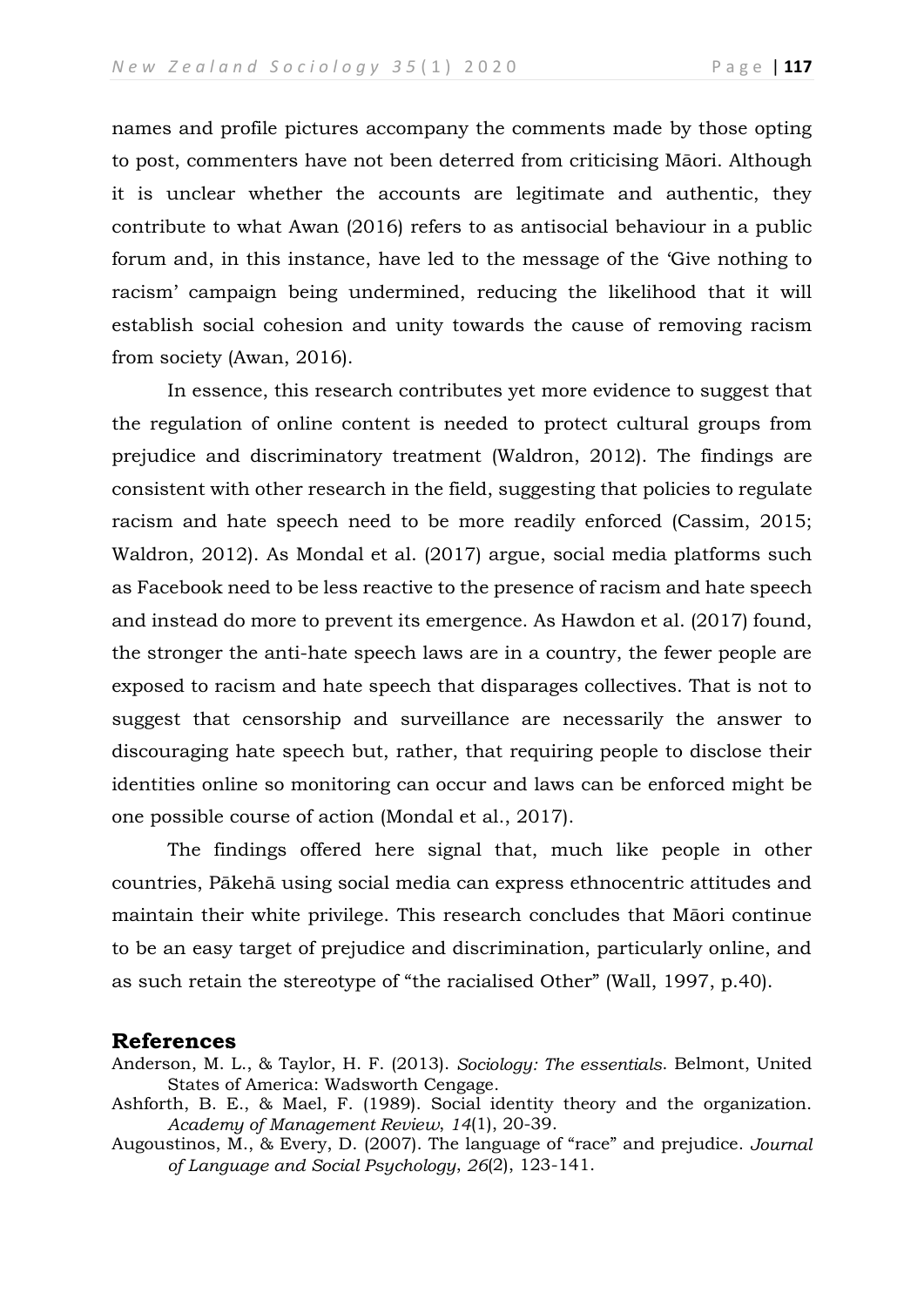Augoustinos, M., & Every, D. (2010). Accusations and denials of racism: Managing moral accountability in public discourse. *Discourse & Society*, *21*(3), 251-256.

Awan, I. (2016). Cyber-Islamophobia and internet hate crime. In I. Awan (Ed.), *Islamophobia in cyberspace* (pp.1-16). London, United Kingdom: Routledge.

Bahk, C. M., & Jandt, F. E. (2004). Being white in America: Development of a scale. *Howard Journal of Communications*, *15*(1), 67-68.

Barber, K. (1999). Pakeha ethnicity and indigeneity. *Social Analysis: The Interpersonal Journal of Social and Cultural Practice*, *43*(2), 33-40.

Bennett, M. J. (1986). A developmental approach to training for intercultural sensitivity. *International Journal of Intercultural Relations*, *10*(2), 179-196.

Billig, M., & Tajfel, H. (1973). Social categorization and similarity in intergroup behavior. *Social Psychology*, *3*(1), 27-52.

Bonilla-Silva, E. (2016). Down the rabbit hole: Color-blind racism in Obamaerica. In H. A. Neville, M. E. Gallardo & D. W. Sue (Eds.), *The myth of racial color blindness: Manifestations, dynamics, and impact* (pp.25-38). Washington, DC, United States of America: American Psychological Association.

Boyatzis, R. E. (1998). *Transforming qualitative information: Thematic analysis and code development*. Thousand Oaks, United States of America: SAGE.

Braun, V., & Clarke, V. (2006). Using thematic analysis in psychology. *Qualitative Research in Psychology*, *26*(2), 77-101.

Brown, A. (2018). What is so special about online (as compared to offline) hate speech? *Ethnicities*, *18*(3), 297-326.

Brown, C. (2009). WWW.HATE.COM: White supremacist discourse on the internet and the construction of whiteness ideology. *Howard Journal of Communications*, *20*(2), 189-208.

Brown, M., Carnoy, M., Currie, E., Duster, T., Oppenheimer, D., Schultz, M., & Wellman D. (2003). *Whitewashing race: The myth of color-blind society.* Los Angeles, United States of America: University of California Press.

Came, H., & McCreanor, T. (2015). Pathways to transform institutional (and everyday) racism in New Zealand. *Sites*, *12*(2), 24-48.

Cohen-Almagor, R. (2011). Fighting hate and bigotry on the Internet. *Policy and Internet*, *3*(3), 1-26.

Cohen-Almagor, R. (2012). Is law appropriate to regulate hateful and racist speech: The Israeli experience. *Israel Studies Review*, *27*(2), 41-64.

Cohen-Almagor, R. (2018). Taking North American white supremacist groups seriously: The scope and challenge of hate speech on the Internet. *International Journal for Crime, Justice and Social Democracy*, *7*(2), 38-57.

Comas-Diaz, L., Hall, G. N., & Neville, H. A. (2019). Racial trauma: Theory, research, and healing: Introduction to the special issue. *American Psychologist*, *74*(1), 1-5.

Daniels, J. (2008). Race, civil rights, and hate speech in the digital era. *IssueLab*. Retrieved from [https://www.issuelab.org/resource/race-civil-rights-and](https://www.issuelab.org/resource/race-civil-rights-and-hate-speech-in-the-digital-era.html)[hate-speech-in-the-digital-era.html](https://www.issuelab.org/resource/race-civil-rights-and-hate-speech-in-the-digital-era.html)

Daniels, J. (2012). Race and racism in Internet studies: A review and critique. *New Media & Society*, *15*(5), 695-719.

Dervin, F. (2011). Cultural identity, representation, and othering. In J. Jackson (Ed.), *The Routledge handbook of language and intercultural communication* (pp.181-194). London, United Kingdom: Routledge.

DiAngelo, R. (2018). *White fragility: Why it's so hard for white people to talk about racism.* Boston, United States of America: Beacon Press.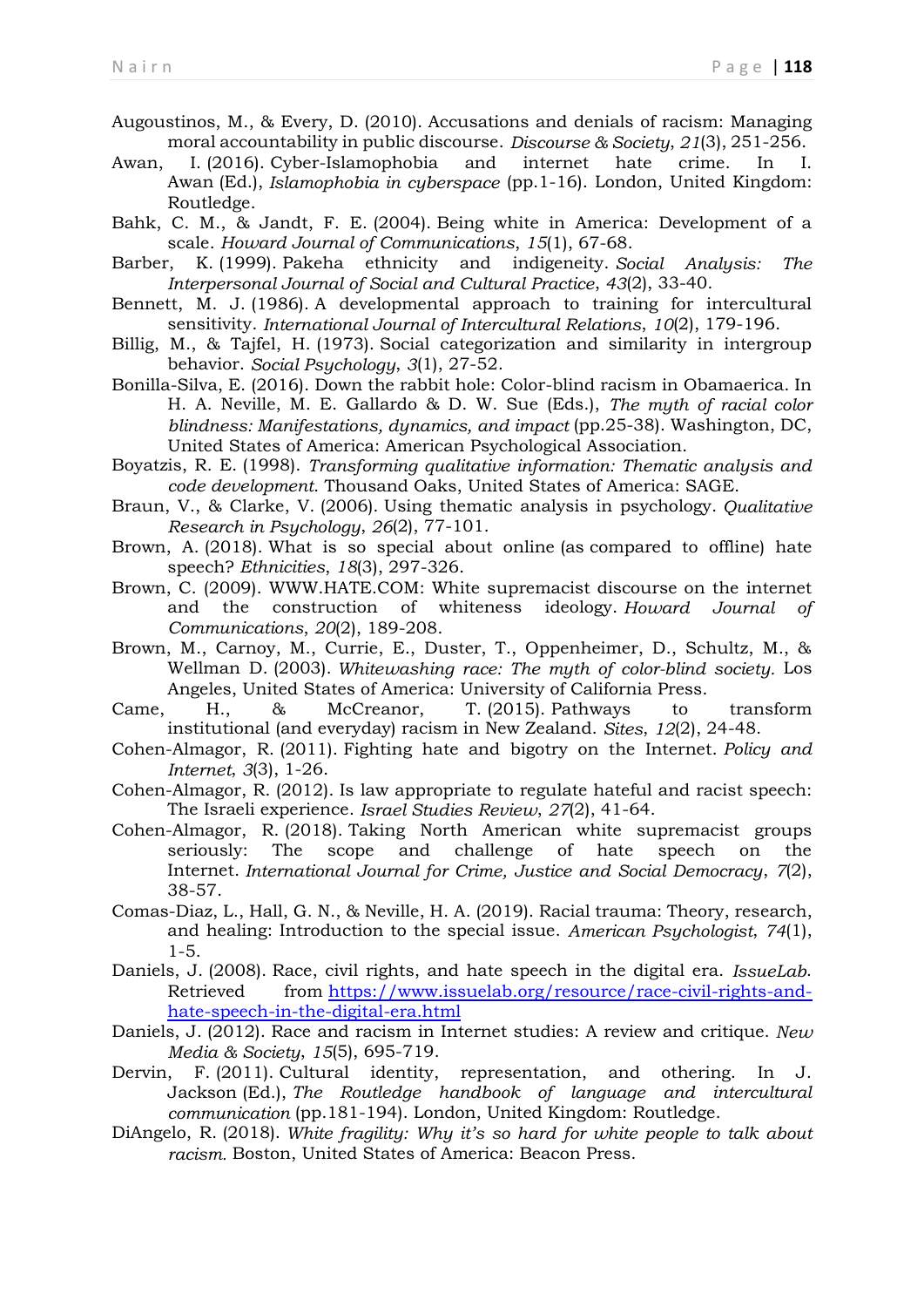- Doane, A. (2017). Beyond color-blindness: (Re)theorizing racial ideology. *Sociological Perspectives*, *60*(5), 975-991.
- Dutton, J. E., & Dukerich, J. M. (1991). Keeping an eye on the mirror: Image and identity in organisational adaptation. *Academy of Management Journal*, *34*(3), 517-554.
- Edwards, B. (2018, May 30). Political roundup: Can the Human Rights Commission be fixed? *NZHerald.* Retrieved from [https://www.nzherald.co.nz/nz/news/article.cfm?c\\_id=1&objectid=1206123](https://www.nzherald.co.nz/nz/news/article.cfm?c_id=1&objectid=12061235) [5](https://www.nzherald.co.nz/nz/news/article.cfm?c_id=1&objectid=12061235)
- Essed, P. (1991). *Understanding everyday racism: An interdisciplinary perspective.*  Newbury Park, United States of America: SAGE.
- Fleras, A. (2016). Theorizing micro-aggressions as racism 3.0: Shifting the discourse. *Canadian Ethnic Studies*, *48*(2), 1-19.
- Hall, B. J. (1998). Narratives of prejudice. *Howard Journal of Communication*, *9*(2), 137-156.
- Hall, S. (2017). *The fateful triangle: Race, ethnicity, nation.* London, United Kingdom: Harvard University Press.
- Hogg, M. A., & Terry, D. J. (2000). Social identity and self-categorization processes in organizational contexts. *Academy of Management Review*, *25*(1), 121-140.
- Houkamau, C. A., Stronger, S., & Sibley, C. S. (2017). The prevalence and impact of racism toward indigenous Māori in New Zealand. *International Perspectives in Psychology: Research, Practice, Consultation*, *6*(2), 61-80.
- Hughey, M. W., & Daniels, J. (2013). Racist comments at online news sites: A methodological dilemma for discourse analysis. *Media, Culture & Society, 35*(3), 332-347.
- Human Rights Commission. (n.d.). About. Retrieved from <https://www.hrc.co.nz/about/>
- Human Rights Commission. (2017). About casual racism. Retrieved from <https://givenothing.co.nz/>
- Human Rights Commission. (2017a, June 15). Racism in New Zealand [Facebook status updatel. Retrieved from [https://www.facebook.com/NZHumanRightsCommission/videos/23712423](https://www.facebook.com/NZHumanRightsCommission/videos/237124230118464/) [0118464/](https://www.facebook.com/NZHumanRightsCommission/videos/237124230118464/)
- Human Rights Commission. (2017b, June 15). Racism in New Zealand [Facebook status updatel. Retrieved from [https://www.facebook.com/NZHumanRightsCommission/videos/23761414](https://www.facebook.com/NZHumanRightsCommission/videos/237614143402806/) [3402806/](https://www.facebook.com/NZHumanRightsCommission/videos/237614143402806/)
- Human Rights Commission. (2017c, June 15). Racism in New Zealand [Facebook status **being updatel**. Retrieved **from** [https://www.facebook.com/NZHumanRightsCommission/videos/23761419](https://www.facebook.com/NZHumanRightsCommission/videos/237614190069468/) [0069468/](https://www.facebook.com/NZHumanRightsCommission/videos/237614190069468/)
- Human Rights Commission. (2017d, June 15). Racism in New Zealand [Facebook status update. When the extraction of the status from the update. [https://www.facebook.com/NZHumanRightsCommission/videos/10154892](https://www.facebook.com/NZHumanRightsCommission/videos/10154892871443843/) [871443843/](https://www.facebook.com/NZHumanRightsCommission/videos/10154892871443843/)
- Human Rights Commission. (2017e, June 20). Racism in New Zealand [Facebook status updatel. Retrieved from [https://www.facebook.com/NZHumanRightsCommission/videos/24021632](https://www.facebook.com/NZHumanRightsCommission/videos/240216323142588/) [3142588/](https://www.facebook.com/NZHumanRightsCommission/videos/240216323142588/)
- Human Rights Commission. (2017f, June 20). Racism in New Zealand [Facebook status **being updatel**. Retrieved **from** [https://www.facebook.com/NZHumanRightsCommission/videos/24021641](https://www.facebook.com/NZHumanRightsCommission/videos/240216416475912/) [6475912/](https://www.facebook.com/NZHumanRightsCommission/videos/240216416475912/)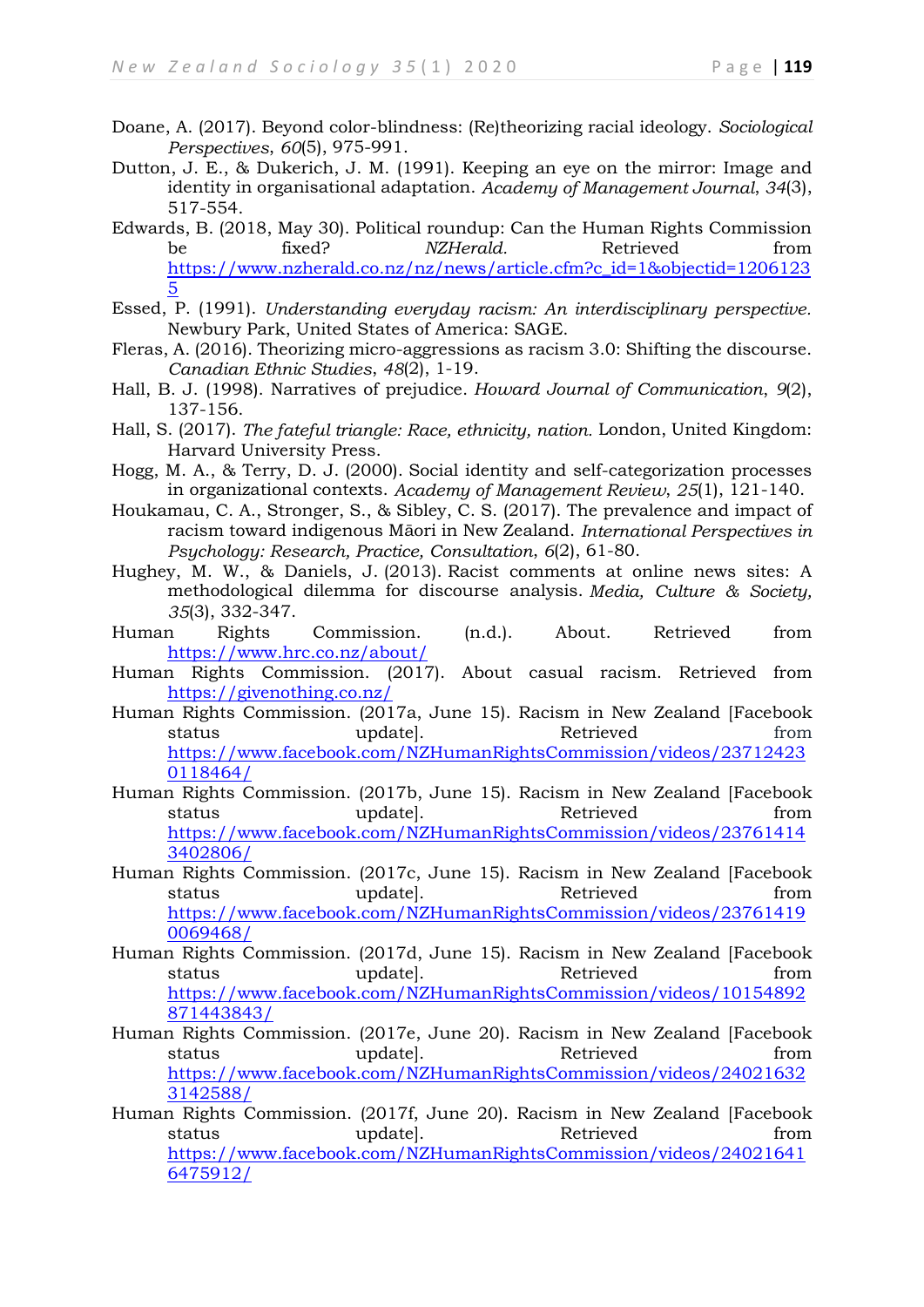- Human Rights Commission. (2017g, June 20). Racism in New Zealand [Facebook status update]. Retrieved from [https://www.facebook.com/NZHumanRightsCommission/videos/24021648](https://www.facebook.com/NZHumanRightsCommission/videos/240216489809238/) [9809238/](https://www.facebook.com/NZHumanRightsCommission/videos/240216489809238/)
- Human Rights Commission. (2017h, June 29). Racism in New Zealand [Facebook status updatel. Retrieved from [https://www.facebook.com/NZHumanRightsCommission/videos/24179331](https://www.facebook.com/NZHumanRightsCommission/videos/241793319651555/) [9651555/](https://www.facebook.com/NZHumanRightsCommission/videos/241793319651555/)
- Human Rights Commission. (2017i, June 29). Racism in New Zealand [Facebook status updatel. Retrieved from [https://www.facebook.com/NZHumanRightsCommission/videos/24179344](https://www.facebook.com/NZHumanRightsCommission/videos/241793446318209/) [6318209/](https://www.facebook.com/NZHumanRightsCommission/videos/241793446318209/)
- Jackson, M. (2017). Space, race, bodies: A conference theme, a timely reminder. *Sites*, *14*(2), 7-12.
- Johnsen, H.C.G. (2010). Scientific knowledge through involvement: How to do respectful othering. *International Journal of Action Research*, *6*(1), 43-74.
- Jones, C. P. (2002). Confronting institutionalized racism. *Phylon*, *50*(1-2), 7-22.
- Jones, J. M. (2016). The color-blind racial approach: Does race really matter? In H. A. Neville, M. E. Gallardo & D. W. Sue (Eds.), *The myth of racial color blindness: Manifestations, dynamics, and impact* (pp.39-52). Washington, DC, United States of America: American Psychological Association.
- Kent, M. L., & Taylor, M. (1991). Building dialogic relationships through the world wide web. *Public Relations Review*, *24*(3), 321-334.
- Kramarae, C. (1981). *Women and men speaking: Frameworks for analysis*. Rowley, United States of America: Newbury House Publishers.
- Kirkwood, S., Liu, J. H., & Weatherall, A. (2005). Challenging the standard story of indigenous rights in Aotearoa/New Zealand. *Journal of Community & Applied Social Psychology*, *15*(6), 493-505.
- Lentin, A. (2016). Racism in public or public racism: Doing anti-racism in 'postracial' times. *Ethnic & Racial Studies*, *39*(1), 33-48.
- Mathew, B., Dutt, R., Goyal, R., & Mukherjee, A. (2019). *Spread of hate speech in online social media*. Retrieved from <https://dl.acm.org/doi/pdf/10.1145/3292522.3326034?download=true>
- Matthewman, S. (2017). Pākehā ethnicity: The politics of white privilege. In A. Bell, V. Elizabeth, T. McIntosh & M. Wynyard (Eds.), *A land of milk and honey? Making sense of Aotearoa New Zealand* (pp.83-94). Auckland, New Zealand: Auckland University Press.
- Marecek, J., Crawford, M., & Popp, D. (2005). On the construction of gender, sex, and sexualities. In A. H. Eagly, A. E. Beall & R. J. Sternberg (Eds.), *The psychology of gender* (pp.193-216). New York, United States of America: Guilford Press.
- McCreanor, T. (1993). Pākehā ideology of Māori performance: A discourse analytic approach to the construction of educational failure in Aotearoa/New Zealand. *Folia Linguistica*, *17*(3-4), 293-314.
- McCreanor, T. (1997). When racism stepped ashore: Antecedents of anti-Māori discourse in Aotearoa. *New Zealand Journal of Psychology*, *26*(1), 36-44.
- Ministry for Culture and Heritage. (2017). *History of the Māori language.* Retrieved from [https://nzhistory.govt.nz/culture/maori-language-week/history-of-the](https://nzhistory.govt.nz/culture/maori-language-week/history-of-the-maori-language)[maori-language](https://nzhistory.govt.nz/culture/maori-language-week/history-of-the-maori-language)
- Mondal, M., Silva, L. A., & Benevenuto, F. (2017). A measurement study of hate speech in social media. In *Proceedings of the 28th ACM Conference on Hypertext and Social Media* (pp.85–94), <https://doi.org/10.1145/3078714.3078723>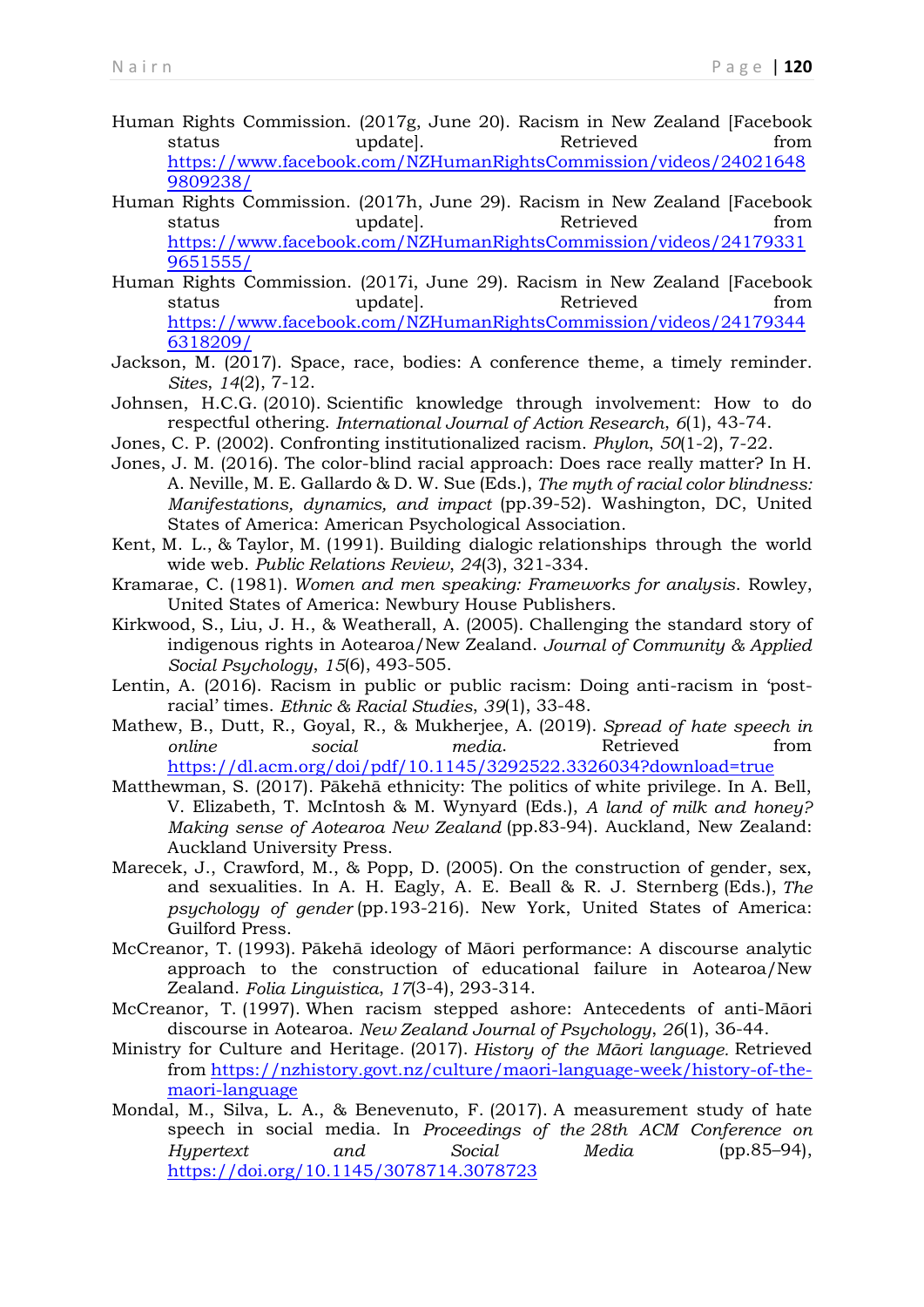- Nairn, A., & Nelson, F. (2018). Harnessing celebrity to fight casual racism: A thematic analysis of responses to Taika Waititi's 'Give nothing to racism' campaign. In J. Raphael & C. Lam (Eds.), *Personas and places: Negotiating myths, stereotypes and national identities* (pp.62-78)*.* New York, United States of America: Waterhill Publishing.
- Pacheco, E., & Melhuish, N. (2018). Online hate speech: A survey on personal experiences and exposure among adult New Zealanders. *Netsafe.* Retrieved from [https://www.netsafe.org.nz/wp](https://www.netsafe.org.nz/wp-content/uploadds/2019/11/onlinehatespeech-survey-2018.pdf)[content/uploadds/2019/11/onlinehatespeech-survey-2018.pdf](https://www.netsafe.org.nz/wp-content/uploadds/2019/11/onlinehatespeech-survey-2018.pdf)
- Pack, S., Tuffin, K., & Lyons, A. (2015). Resisting racism: Māori experiences of interpersonal racism in Aotearoa New Zealand. *AlterNative: An International Journal of Indigenous People*, *11*(3), 269-281.
- Pack, S., Tuffin, K., & Lyons, A. (2016a). Accounting for racism against Māori in Aotearoa/New Zealand: A discourse analytic study of views of Māori adults. *Journal of Community & Applied Social Psychology*, *26*(2), 95-109.
- Pack, S., Tuffin, K., & Lyons, A. (2016b). Accounts of blatant racism against Māori in Aotearoa New Zealand. *Sites*, *13*(2), 85-110.
- Pack, S., Tuffin, K., & Lyons, A. (2016c). Reducing racism against Māori in Aotearoa New Zealand. *New Zealand Journal of Psychology*, *45*(3), 30-40.
- Perry, B., & Olsson, P. (2009). Cyberhate: The globalization of hate. *Information & Communication Technology Law*, *18*(2), 185-199.
- Pierce, C., Carew, J., Pierce-Gonzalez, D., & Willis, D. (1978). An experiment in racism: TV commercials. In C. Pierce (Ed.), *Television and education* (pp.62- 88). Beverley Hills, United States of America: SAGE.
- Plaut, V. C., Thomas, K.M., Hurd, K., & Romano, C. A. (2018). Do color blindness and multiculturalism remedy or foster discrimination and racism? *Current Directions in Psychological Science*, *27*(3), 200-206.
- Robinson-Wood, T., Balogun-Mwangi, O., Boadi, N., Fernandes, C., Matsumoto, A., Popat-Jain, A., & Zhang, S. (2015). Worse than blatant racism: A phenomenological investigation of microaggressions among black women. *Journal of Ethnographic & Qualitative Research*, *9*(3), 221-236.
- Salter, P. S., Adams, G., & Perez, M.J. (2018). Racism in the structure of everyday worlds: A cultural-psychological perspective. *Current Directions in Psychological Science*, *27*(3), 150-155.
- Seuffert, N. (1998). Colonising concepts of the good citizen, law's deceptions, and the Treaty of Waitangi. *Law Text Culture*, *4*(2), 69-104.
- Sue, D. W. (2013). Race talk: The psychology of racial dialogues. *American Psychologist*, *68*(8), 663-672.
- Sue, D. W. (2015). *Race talk and the conspiracy of silence: Understanding and facilitating difficult dialogues on race.* Hoboken, United States of America: Wiley.
- Sue, D. W., Capodilupo, C. M., Torino, G. C., Bucceri, J. N., Holder, A. M. B, Nadal, K. L., & Esquilin, M. (2007). Racial microaggression in everyday life: Implications for clinical practice. *American Psychologist*, *62*(4), 271-286.
- Stephan, C. W., & Stephan, W. G. (2000). The measurement of racial and ethnic identity. *International Journal of Intercultural Relations*, *24*(5), 541-552.
- Tajfel, H. (1982). Social psychology of intergroup relations. *Annual Review of Psychology*, *33*(February), 1-39.
- Tao, K. W., Owen, J., Drinane, J. M. (2017). Was *that* racist? An experimental study of microaggression ambiguity and emotional reactions for racial-ethnic minority and white individuals. *Race and Social Problems*, *9*(3), 262-271.